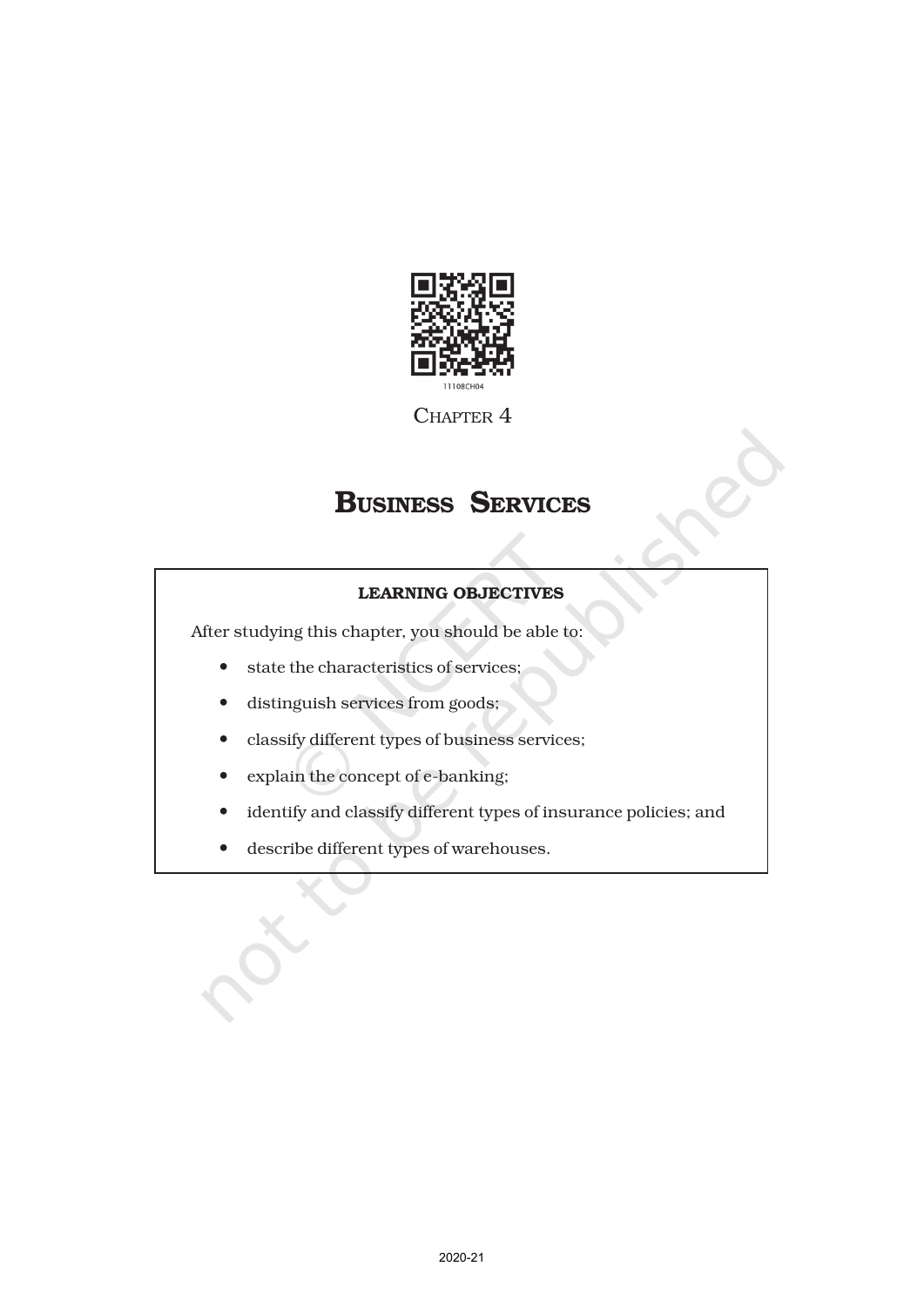82 BUSINESS STUDIES

All of us have seen a petrol pump. Have your ever thought how a petrol pump owner does his business in a village? How he gets the petrol and diesel to the villages in the interior? How he gets the money to purchase large quantities of petrol and diesel? How he communicates to petrol depots for requirement and also to customers? How he safeguards himself from various risks associated with this business? The answer to all the above questions lies in the understanding of business services. The transportation of petrol and diesel from oil refineries to petrol pumps is carried out by train and tankers (transport services). They are then stored at various depots of oil companies situated in all major towns across India (warehousing services). Petrol pump owners use postal, mail and telephone facilities to be in touch with customers, banks and the depots for the availability of their requirements on regular basis (communication services). As oil companies always sell the petrol and diesel on advance payment, the owners have to take loans and advances from banks to fund their purchases (banking services). Petrol and diesel being highly risky products, the owners have to safeguard themselves from various risks by getting the business, the products, the life of people working there, etc., insure (insurance services). Thus, we see that a single business of providing petrol and diesel at a petrol pump is actually a collective outcome of various business services. These services are being utilised in the entire process of shipment of petrol and diesel from oil refineries to the point of sale at petrol pumps, spread across the length and breath of India.

# 4.1 INTRODUCTION

You must all have, at some time or the other experienced the effect of business activities on your lives. Let us examine few examples of business activity i.e., purchasing ice cream from a store and eating ice cream in a restaurant, watching a movie in a cinema hall or purchasing a video cassette/CD, purchasing a school bus and leasing it from a transporter. If you analyse all these activities, you will observe that there is a difference between purchasing and eating, purchasing and watching and purchasing and leasing. What is common in all of them is that one is purchasing an item and the other is

experiencing a service. But there is definitely a difference between the item or good and the service performed.

For a layperson, services are essentially intangibles. Their purchase does not result in the ownership of anything physical. For example, you can only seek advice from the doctor, you cannot purchase him. Services are all those economic activities that are intangible and imply an interaction to be realised between the service provider and the consumer.

Services are those separately identifiable, essentially intangible activities that provides satisfaction of wants, and are not necessarily linked to the sale of a product or another service.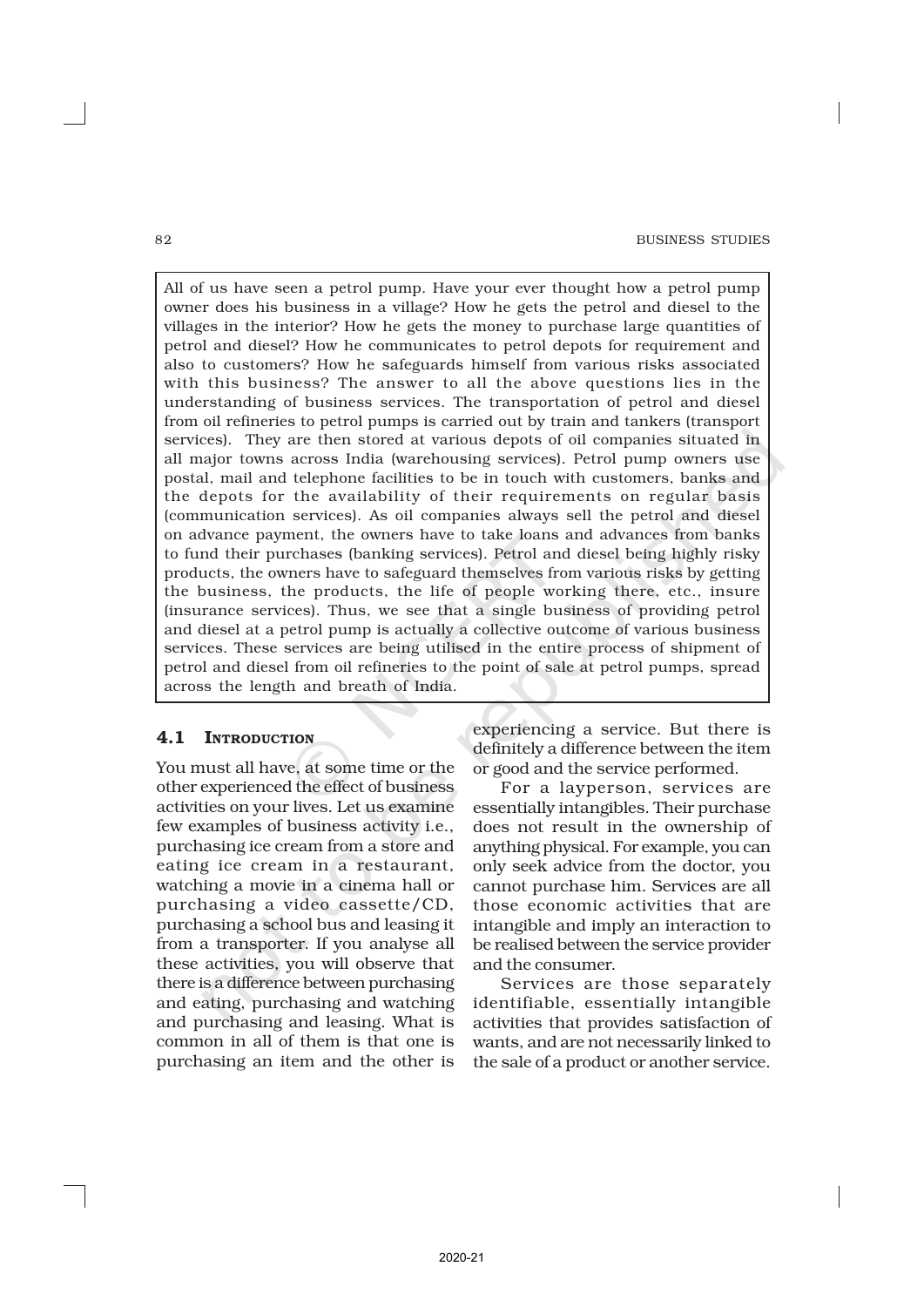A good is a physical product capable of being delivered to a purchaser and involves the transfer of ownership from seller to customer. Goods are also generally used to refer to commodities or items of all types, except services, involved in trade or commerce.

# 4.2 NATURE OF SERVICES

There are five basic features of services. These features also distinguish them from goods and are known as the five Is of services. These are discussed as below:

(i) Intangibility: Services are intangible, i.e., they cannot be touched. They are experiential in nature. One cannot taste a doctor's treatment, or touch entertainment. One can only experience it. An important implication of this is that quality of the offer can often not be determined before consumption and, therefore, purchase. It is, therefore, important for the service providers that they consciously work on creating a desired service so that the customer undergoes a favourable experience. For example, treatment by a doctor should be a favourable experience. (ii) Inconsistency: The second important characteristic of services is inconsistency. Since there is no standard tangible product, services have to be performed exclusively each time. Different customers have different demands and expectations. Service providers need to have an opportunity to alter their offer to closely meet the requirements of the customers. This is

happening, for example, in the case of mobile services.

(iii) Inseparability: Another important characteristic of services is the simultaneous activity of production and consumption being performed. This makes the production and consumption of services seem to be inseparable. While we can manufacture a car today and sell it after, say, a month; this is often not possible with services that have to be consumed as and when they are produced. Service providers may design a substitute for the person by using appropriate technology but the interaction with the customer remains a key feature of services. Automated Teller Machines (ATMs) may replace the banking clerk for the front office activities like cash withdrawal and cheque deposit. But, at the same time, the presence of the customer, is required and his/her interaction with the process has to be managed.

(iv) Inventory (Less): Services have little or no tangible components and, therefore, cannot be stored for a future use. That is, services are perishable and providers can, at best, store some associated goods but not the service itself. This means that the demand and supply needs to be managed as the service has to be performed as and when the customer asks for it. They cannot be performed earlier to be consumed at a later date. For example, a railway ticket can be stored but the railway journey will be experienced only when the railways provides it.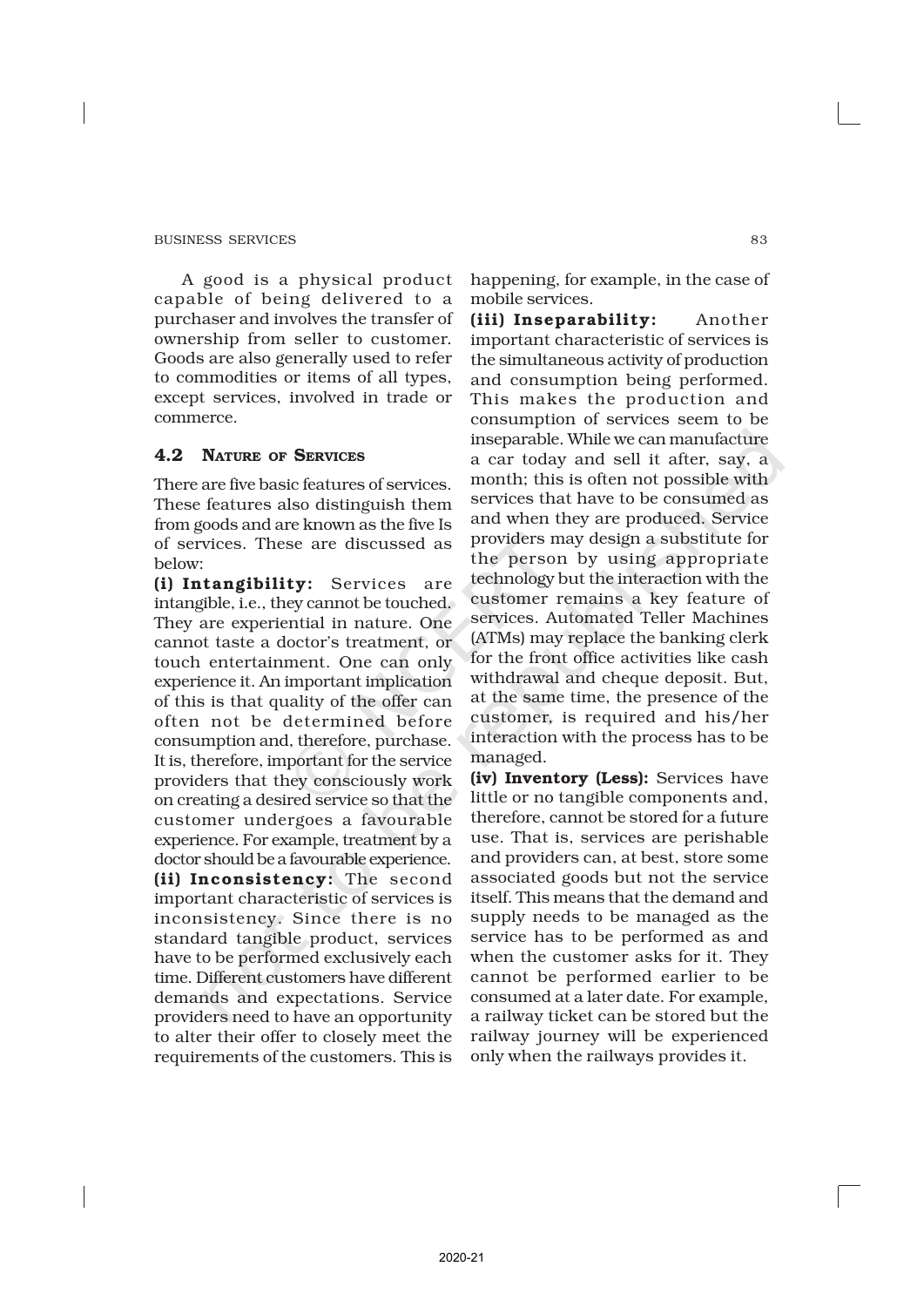(v) Involvement: One of the most important characteristics of services is the participation of the customer in the service delivery process. A customer has the opportunity to get the services modified according to specific requirements.

# 4.2.1 Difference between Services and Goods

From the above, it is clear that the two main differentiating characteristics of services and goods are nontransferability of ownership and presence of both provider as well as consumer. While goods are produced, services are performed. A service is an act which cannot be taken home. What we can take home is the effect of the services. And as the services are sold

at the consumption point, there are no inventories. On the basis of above features, we can have following points of distinction between goods and services.

# 4.3 TYPES OF SERVICES

When speaking of the service sector, services can be classified into three broad categories, viz., business services, social services and personal services. These have been explained in the following pages.

(i) Business Services: Business services are those services which are used by business enterprises for the conduct of their activities. For example, banking, insurance, transportation, warehousing and communication services.

| <b>Basis</b>                                                                                            | <b>Services</b>                                                                                           | Goods                                                                                   |  |
|---------------------------------------------------------------------------------------------------------|-----------------------------------------------------------------------------------------------------------|-----------------------------------------------------------------------------------------|--|
| Nature                                                                                                  | An activity or process. e.g.,<br>watching a movie in a cinema hall                                        | A physical object. e.g.,<br>video cassette of movie                                     |  |
| <b>Type</b>                                                                                             | Heterogeneous                                                                                             | Homogenous                                                                              |  |
| Intangibility                                                                                           | Intangible e.g., doctor treatment                                                                         | Tangible e.g., medicine                                                                 |  |
| Inconsistency                                                                                           | Different customers having different<br>demands e.g., mobile services                                     | Different customers getting<br>standardised demands fulfilled.<br>e.g., mobile phones   |  |
| Simultaneous production and<br>Inseparability<br>consumption. e.g., eating<br>ice-cream in a restaurant |                                                                                                           | Separation of production and<br>consumption. e.g., purchasing<br>ice cream from a store |  |
| Inventory                                                                                               | Cannot be kept in stock. e.g.,<br>experience of a train journey                                           | Can be kept in stock. e.g., train<br>journey ticket                                     |  |
| Involvement                                                                                             | Participation of customers at the<br>time of service delivery. e.g.,<br>self-service in a fast food joint | Involvement at the time of<br>delivery not possible. e.g.,<br>manufacturing a vehicle   |  |

# Difference between Services and Goods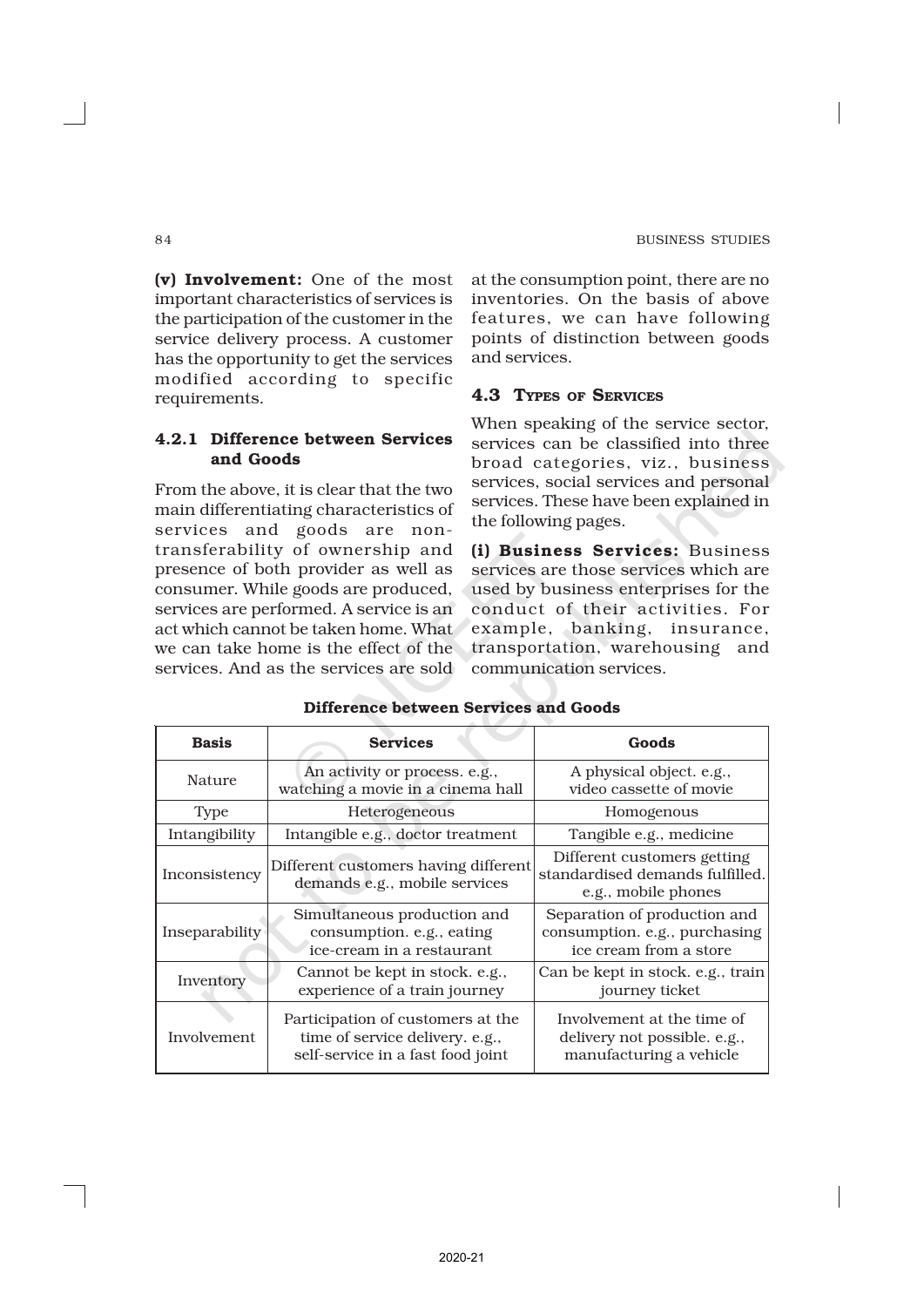(ii) Social Services: Social services are those services that are generally provided voluntarily in pursuit of certain social goals. These social goals may be to improve the standard of living for weaker sections of society, to provide educational services to their children, or to provide health care and hygienic conditions in slum areas. These services are usually provided voluntarily but for some consideration to cover their costs. For example, health care and education services provided by certain Non-government organisations (NGOs) and government agencies.

(iii) Personal Services: Personal services are those services which are experienced differently by different customers. These services cannot be consistent in nature. They will differ depending upon the service provider. They will also depend upon customer's preferences and demands. For example, tourism, recreational services, restaurants.

In the context of better understanding of the business world, we will be limiting our further discussions to the first category of the service sector i.e., business services.

# 4.3.1 Business Services

Today's world is of tough competition, where the survival of the fittest is the rule. There is no room for nonperformance, and hence companies tend to stick to what they can do best. In order to be competitive, business

enterprises, are becoming more and more dependant on specialised business services. Business enterprises look towards banks for availability of funds; insurance companies for getting their plant, machinery, goods, etc., insured; transport companies for transporting raw material; and finished goods, and telecom and postal services for being in touch with their vendors, suppliers and customers. Today's globalised world has ushered in a rapid change in the service industry in India. India has been gaining a highly competitive edge over other countries when it comes to providing services to the developed economies of the world. Many foreign companies are looking to India for performing a host of business services. They are even transferring a part of their business operations to be performed in India. We will discuss these in detail in the next chapter.

# 4.4 BANKING

Commercial banks are an important institution of the economy for providing institutional credit to its customers. A banking company in India is the one which transacts the business of banking which means accepting, for the purpose of lending and investment of deposits of money from the public, repayable on demand or otherwise and withdrawable by cheques, draft, order or otherwise. In simple terms, a bank accepts money on deposits, repayable on demand and also earns a margin of profit by lending money. A bank stimulates economic activity in the market by dealing in money. It mobilises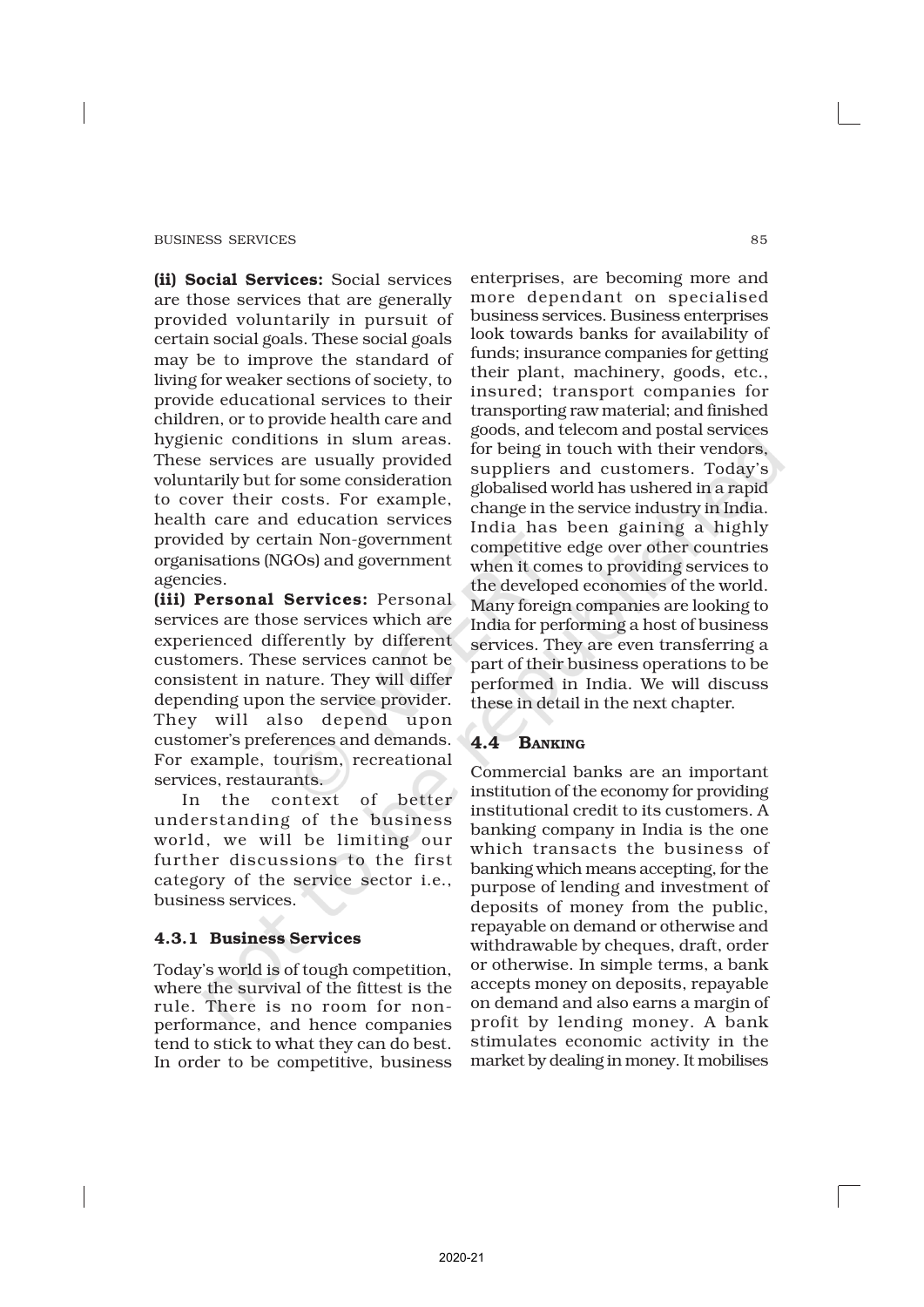the savings of people and makes funds available to business financing their capital and revenue expenditure. It also deals in financial instruments and provides financial services for a price, i.e., interest, discount, commission, etc.

stake and they usually need to emphasise on social objectives than on profitability. Private sector banks are owned, managed and controlled by private promoters and they are free to operate as per market forces. There

#### Banking and Social Objectives

In the recent past there has been a concerted effort by the policy makers in reorienting banking towards achieving social objectives. There has been a major shift in the banking policy of the country:

|       | trom                  |                        |
|-------|-----------------------|------------------------|
| (i)   | Urban orientation     | Rural orientation      |
| (ii)  | Class banking         | Mass banking           |
| (iii) | Traditional           | Innovative practices   |
| (iv)  | Short term objectives | Development objectives |
|       |                       |                        |

#### 4.4.1 Type of Banks

The focus of banking is varied, the needs diverse and methods different. Thus, we need distinctive kinds of banks to cater to the above mentioned complexities.

Banks can be classified into the following:

1. Commercial banks

2. Cooperative banks

3. Specialised banks

4. Central bank

(i) Commercial Banks: Commercial banks are institutions dealing in money. These are governed by Indian Banking Regulation Act 1949 and according to it banking means accepting deposits of money from the public for the purpose of lending or investment. There are two types of commercial banks, public sector and private sector banks.

Public sectors banks are those in which the government has a major are a number of public sector banks like SBI, PNB, IOB etc., and other private sector banks represented by HDFC Bank, ICICI Bank, Kotak Mahindra Bank and Jammu and Kashmir Bank.

(ii) Cooperative Banks: Cooperative Banks are governed by the provisions of State Cooperative Societies Act and meant essentially for providing cheap credit to their members. It is an important source of rural credit, i.e., agricultural financing in India.

(iii) Specialised Banks: Specialised banks are foreign exchange banks, industrial banks, development banks, export-import banks catering to specific needs of these unique activities. These banks provide financial aid to industries, heavy turnkey projects and foreign trade.

(iv) Central Bank: The Central bank of any country supervises, controls and regulates the activities of all the commercial banks of that country. It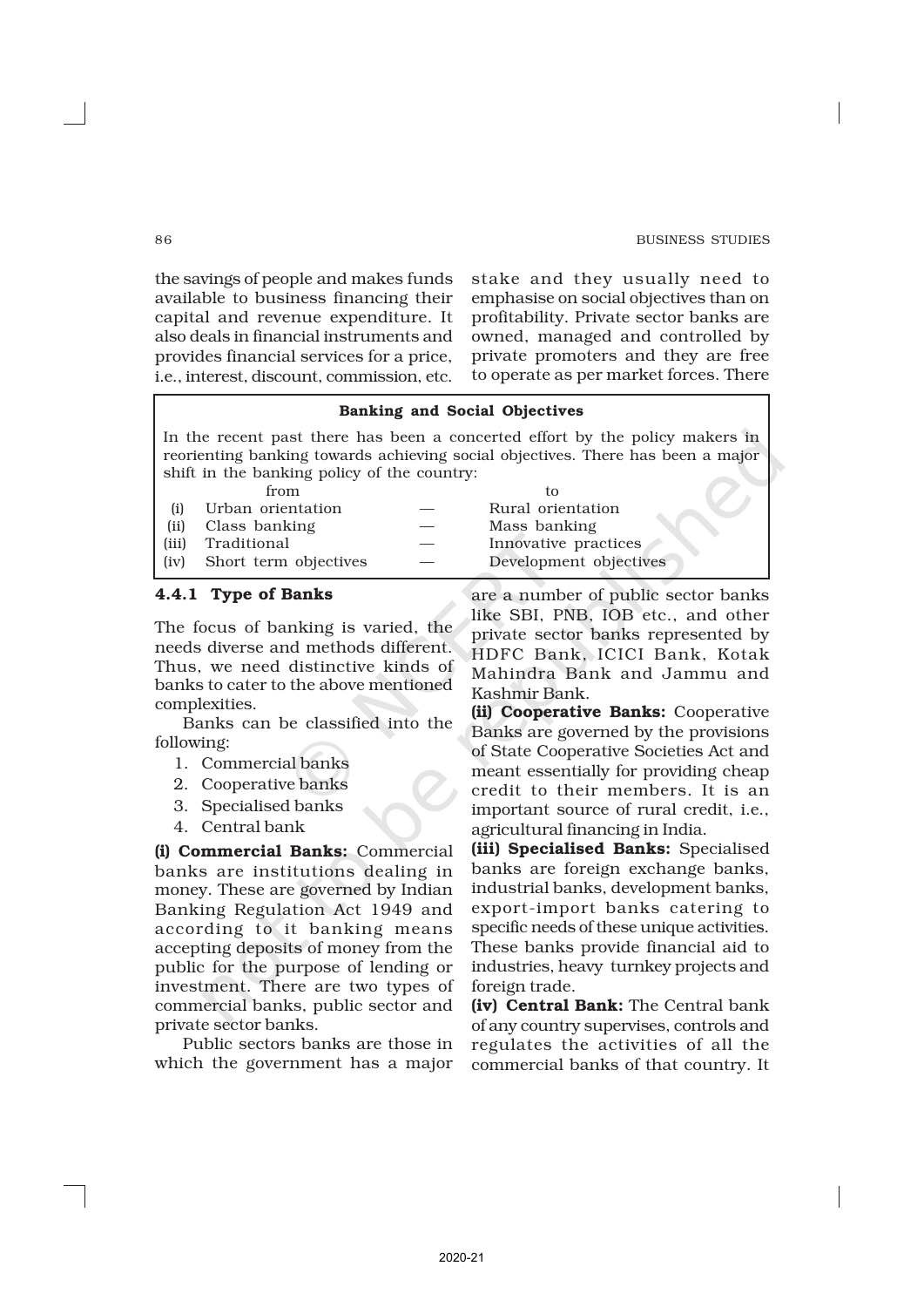also acts as a government banker. It controls and coordinates currency and credit policies of any country. The Reserve Bank of India is the central bank of our country.

# 4.4.2 Functions of Commercial Banks

Banks perform a variety of functions. Some of them are the basic or primary functions of a bank while others are agency or general utility services in nature. The important functions are briefly discussed below:

(i) Acceptance of deposits: Deposits are the basis of the loan operations since banks are both borrowers and lenders of money. As borrowers they pay interest and as lenders they grant loans and get interest. These deposits are generally taken through current account, savings account and fixed deposits. Current account deposits can be withdrawn to the extent of the balance at any time without any prior notice.

Savings accounts are for encouraging savings by individuals. Banks pay rate of interest as decided by RBI on these deposits. Withdrawal from these accounts has some restrictions in relation to the amount as well as number of times in a given period. Fixed accounts are time deposits with higher rate of interest as compared to the savings accounts. A premature withdrawal is permissible with a percentage of interest being forfeited.

(ii) Lending of funds: Second major activity of commercial banks is to

provide loans and advances out of the money received through deposits. These advances can be made in the form of overdrafts, cash credits, discounting trade bills, term loans, consumer credits and other miscellaneous advances. The funds lent out by banks contribute a great deal to trade, industry, transport and other business activities.

(iii) Cheque facility: Banks render a very important service to their customers by collecting their cheques drawn on other banks. The cheque is the most developed credit instrument, a unique feature and function of banks for the withdrawal of deposits. It is the most convenient and an inexpensive medium of exchange. There are two types of cheques mainly (a) bearer cheques, which are encashable immediately at bank counters and (b) crossed cheques which are to be deposited only in the payees account. (iv) Remittance of funds: Another salient function of commercial banks is of providing the facility of fund transfer from one place to another, on account of the interconnectivity of branches. The transfer of funds is administered by using bank drafts, pay orders or mail transfers, on nominal commission charges. The bank issues a draft for the amount on its own branches at other places or other banks at those places. The payee can present the draft on the drawee bank at his place and collect the amount.

(v) Allied services: In addition to above functions, banks also provide allied services such as bill payments, locker facilities, underwriting services.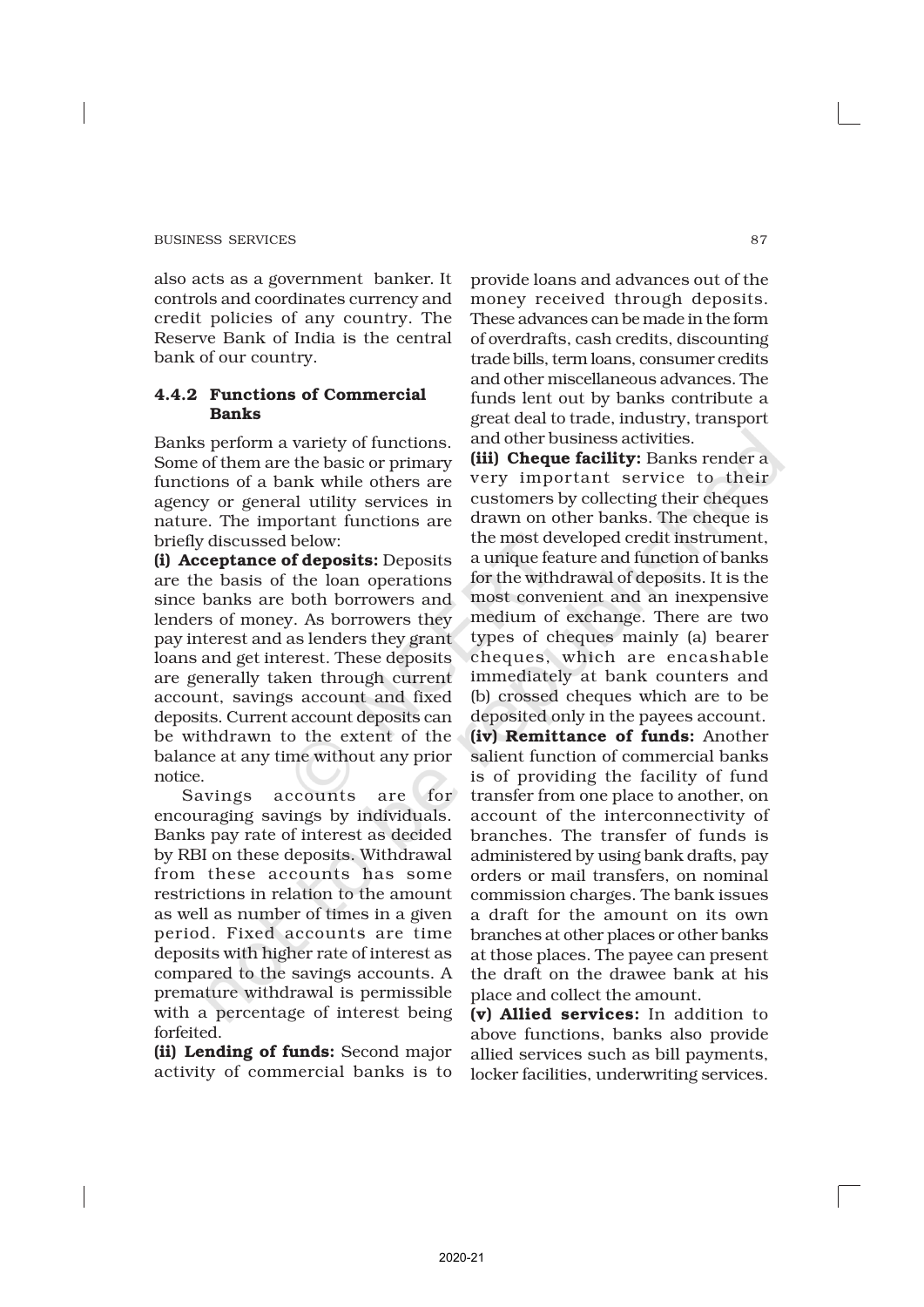They also perform other services like buying and selling of shares and debentures on instructions and other personal services like payment of insurance premium, collection of dividend etc.

# 4.4.3 e-Banking

The growth of Internet and e-commerce is dramatically changing everyday life, with the world wide web and e-commerce transforming the world into a digital global village. The latest wave in information technology is internet banking. It is a part of virtual banking and another delivery channel for customers.

In simple terms, Internet banking means any user with a PC and a browser can get connected to the banks website to perform any of the virtual banking functions and avail of any of the bank's services. There is no human operator to respond to the needs of the customer. The bank has a centralised data base that is web-enabled. All the services that the bank has permitted on the internet are displayed on a menu. Any service can be selected and further interaction is dictated by the nature of service.

In this new digital market place banks and financial institutions have started providing services over the internet. These type of services provided by the banks on the internet, called e-banking, lowers the transaction cost, adds value to the banking relationship and empowers customers. e-banking is electronic banking or banking using electronic media. Thus, e-banking is a service provided by many banks, that allows, a customer to conduct banking transactions, such as managing savings, checking accounts, applying for loans or paying bills over the internet using a personal computer, mobile telephone or handheld computer (personal digital assistant) The range of services offered by e-banking are: Automated Teller Machines (ATM) and Point of Sales (PoS), Electronic Data Interchange (EDI) and Credit Cards Electronic or Digital cash and Electronic bank transfer (EFT). The two ways in which EFT can be done are: NEFT (National Electronic Fund Transfer) and RTGS (Real Time Gross Settlement).

# **Benefits**

There are various benefits of e-banking provided to customers which are:

- (i) E-banking facilitates digital payments and promotes transparency in financial statements.
- (ii) e-banking provides 24 hours, 365 days a year services to the customers of the bank;
- (iii) Customers can make some of the permitted transactions from office or house or while travelling via mobile telephone;
- (iv) It inculcates a sense of financial discipline by recording each and every transaction;
- (v) Greater customer satisfaction by offering unlimited access to the bank, not limited by the walls of the branch and less risk and greater security to the customer as they can avoid travelling with cash.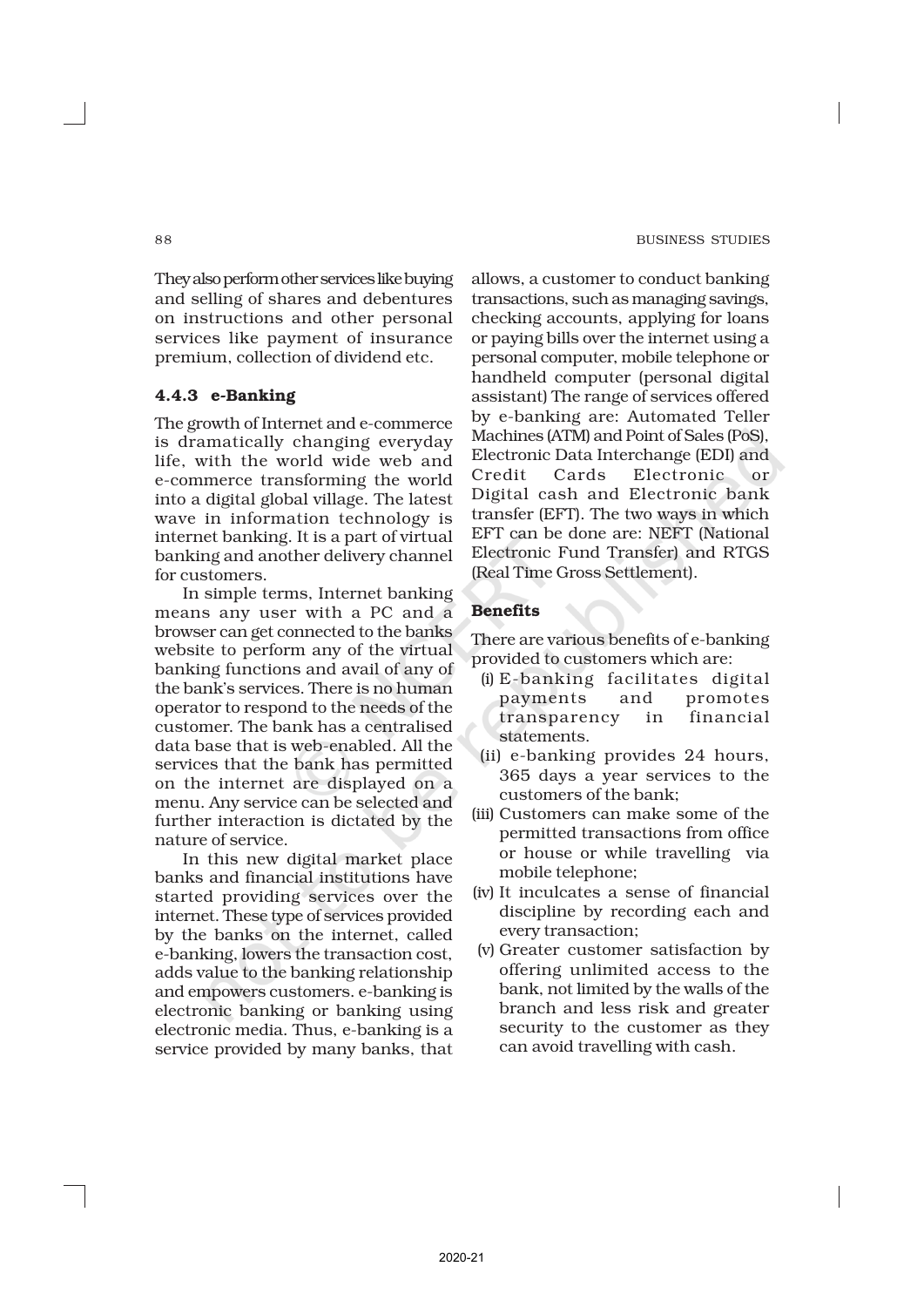

*Types of Digital Payments*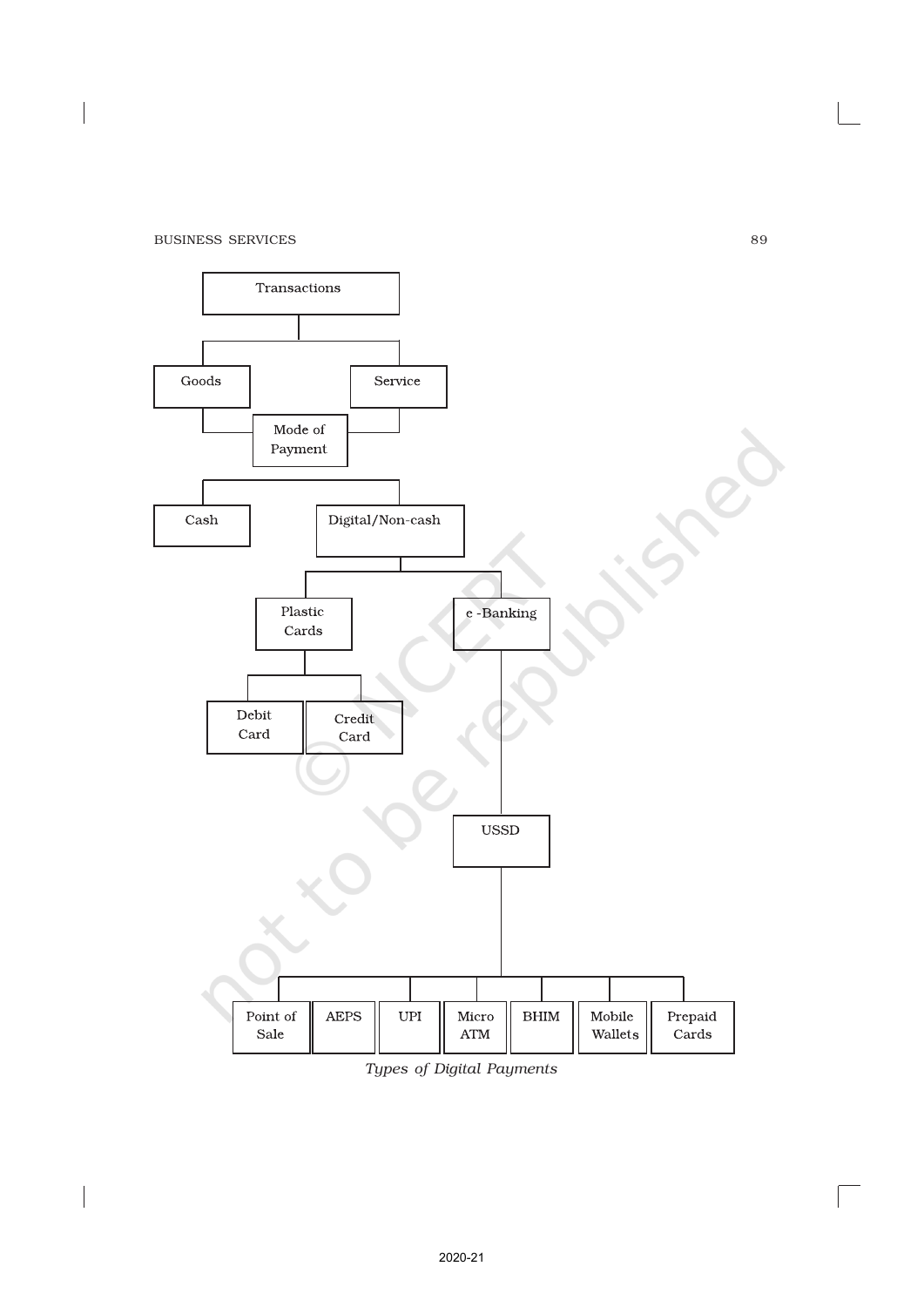The banks also stand to gain by e-banking. The benefits are:

- (i) e-banking provides competitive advantage to the bank;
- (ii) e-banking provides unlimited network to the bank and is not limited to the number of branches, Any PC connected to a modem and a telephone having an internet connection can provide cash withdrawl needs of the customer;
- (iii) Load on branches can be considerably reduced by establishing centralised data base and by taking over some of the accounting functions.

# 4.5 INSURANCE

Life is full of uncertainties. The chances of occurrence of an event causing losses are quite uncertain. There are risks of death and disability for human life; fire and burglary risk for property; perils of the sea for shipment of goods and, so on. If any of these takes place, the individuals and/or, organisations may suffer a great loss, sometimes beyond their capacities to bear the same. It is to minimise the impact of such uncertainties that there is a need for insurance. Investment in factory buildings or heavy equipments or other assets is not possible unless there is arrangement for covering the risks, with the help of insurance. Keeping this in mind, people facing common risks come together and make small contributions to a common fund, which helps to spread the loss caused to an individual by a particular risk over a number of persons who are exposed to it.

Insurance is thus a device by which the loss likely to be caused by an uncertain event is spread over a number of persons who are exposed to it and who prepare to insure themselves against such an event. It is a contract or agreement under which one party agrees in return for a consideration to pay an agreed amount of money to another party to make a loss, damage or injury to something of value in which the insured has a pecuniary interest as a result of some uncertain event. The agreement/contract is put in writing and is known as 'policy'. The person whose risk is insured is called 'insured' and the firm which insures the risk of loss is known as insurer/ assurance underwriter.

# 4.5.1 Fundamental principle of Insurance

The basic principle of insurance is that an individual or a business concern chooses to spend a definitely known sum in place of a possible huge amount involved in an indefinite future loss. Thus insurance is the substitution of a small periodic payment (premium) for a risk of large possible loss. The loss of risk still remains but the loss is spread over a large number of policyholders exposed to the same risk. The premium paid by them are pooled out of which the loss sustained by any policy holder is compensated. Thus, risks are shared with others. From the analysis of past events the insurer (an insurance company or an underwriter) knows the probable losses caused by each type of risk covered by insurance.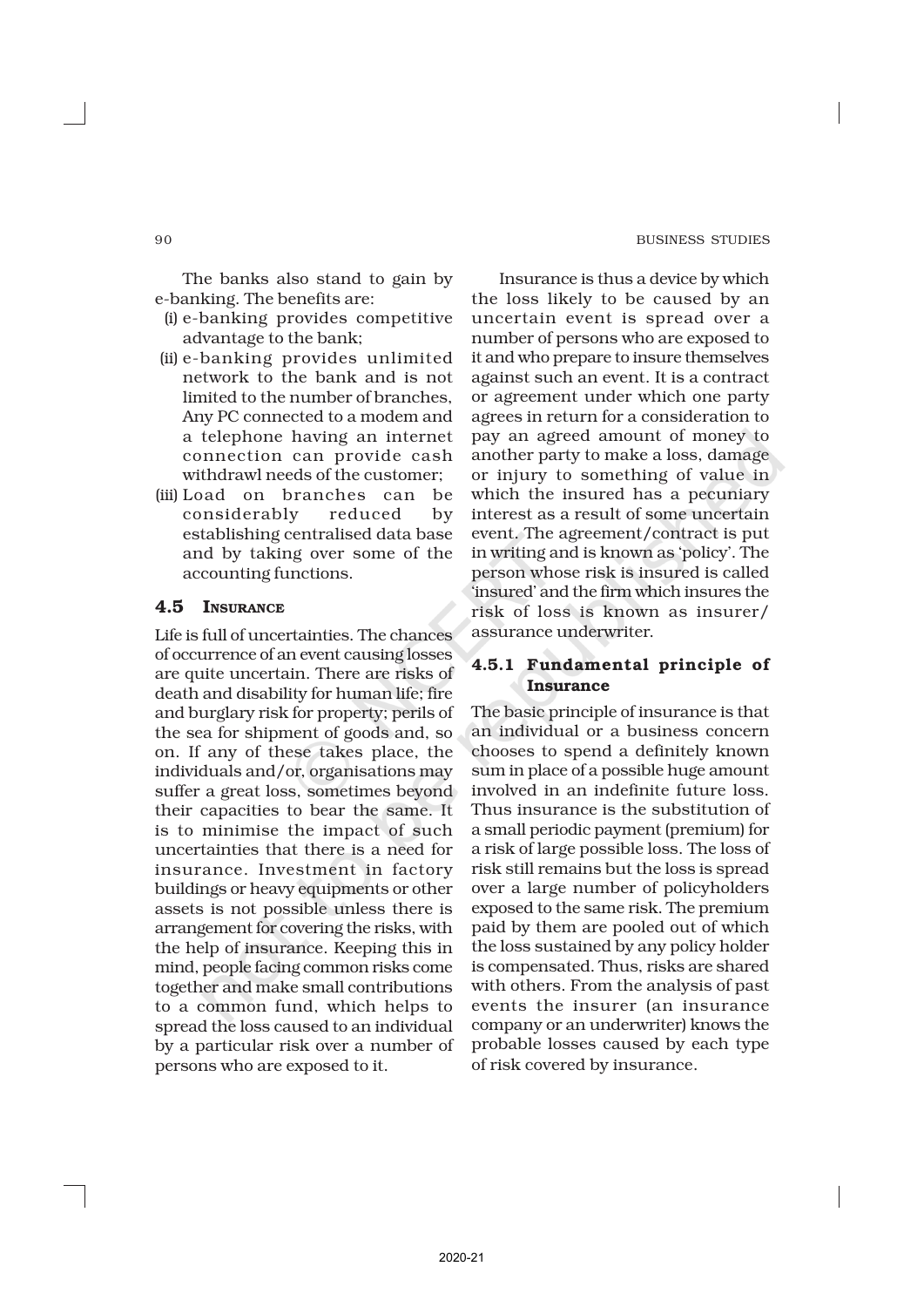Insurance, therefore, is a form of risk management primarily used to safe guard against the risk of potential financial loss. Ideally, insurance is defined as the equitable transfer of the risk of a potential loss, from one entity to another, in exchange for a reasonable fee. Insurance company, therefore, is an association, corporation or an organisation engaged in the business of paying all legitimate claims that may

arise, in exchange for a fee (known as premium).

Insurance is a social device in which a group of individuals (insured) transfers risk to another party (insurer) in order to combine loss experience, which provides for payment of losses from funds contributed (premium) by all members. Insurance is meant to protect the insured, against uncertain events, which may cause disadvantage to him.

# Sector of Economy and GDP of India

The Indian economy is classified in three sectors — Agriculture and allied, industry, and services. The services sector is the largest sector of India. The Gross Value Added (GVA) at current prices for the services sector is estimated at 92.26 lakh crore INR in 2018-19. The services sector accounts for 54.40% of India's total GVA of Rs. 169.61 lakh crore. With GVA of Rs. 50.43 lakh crore, the industry sector contributes 29.73%. While, agriculture and allied sector shares 15.37%. At 2011-12 prices, the composition of agriculture and allied, industry, and services sector are 14.39%, 31.46%, and 54.15%, respectively.

*Source: http://statisticstimes.com/economy/sectorwisegdpcalculationofindia.php*

# 4.5.2 Functions of Insurance

The various functions of insurance are as follows:

(i) Providing certainty: Insurance provides certainity of payment for the risk of loss. There are uncertainties of happenings of time and amount of loss. Insurance removes these uncertainties and the assured receives payment of loss. The insurer charges premium for providing the certainity.

(ii) Protection: The second main function of insurance is to provide protection from probable chances of loss. Insurance cannot stop the happening of a risk or event but can compensate for losses arising out of it. (iii) Risk sharing: On the happening of a risk event, the loss is shared by all the persons exposed to it. The share is obtained from every insured member by way of premiums.

(iv) Assist in capital formation: The accumulated funds of the insurer received by way of premium payments made by the insured are invested in various income generating schemes.

#### 4.5.3 Principles of Insurance

The principles of insurance are the rules of action or conduct adopted by the stakeholders involved in the insurance business. The specific principles of utmost significance to a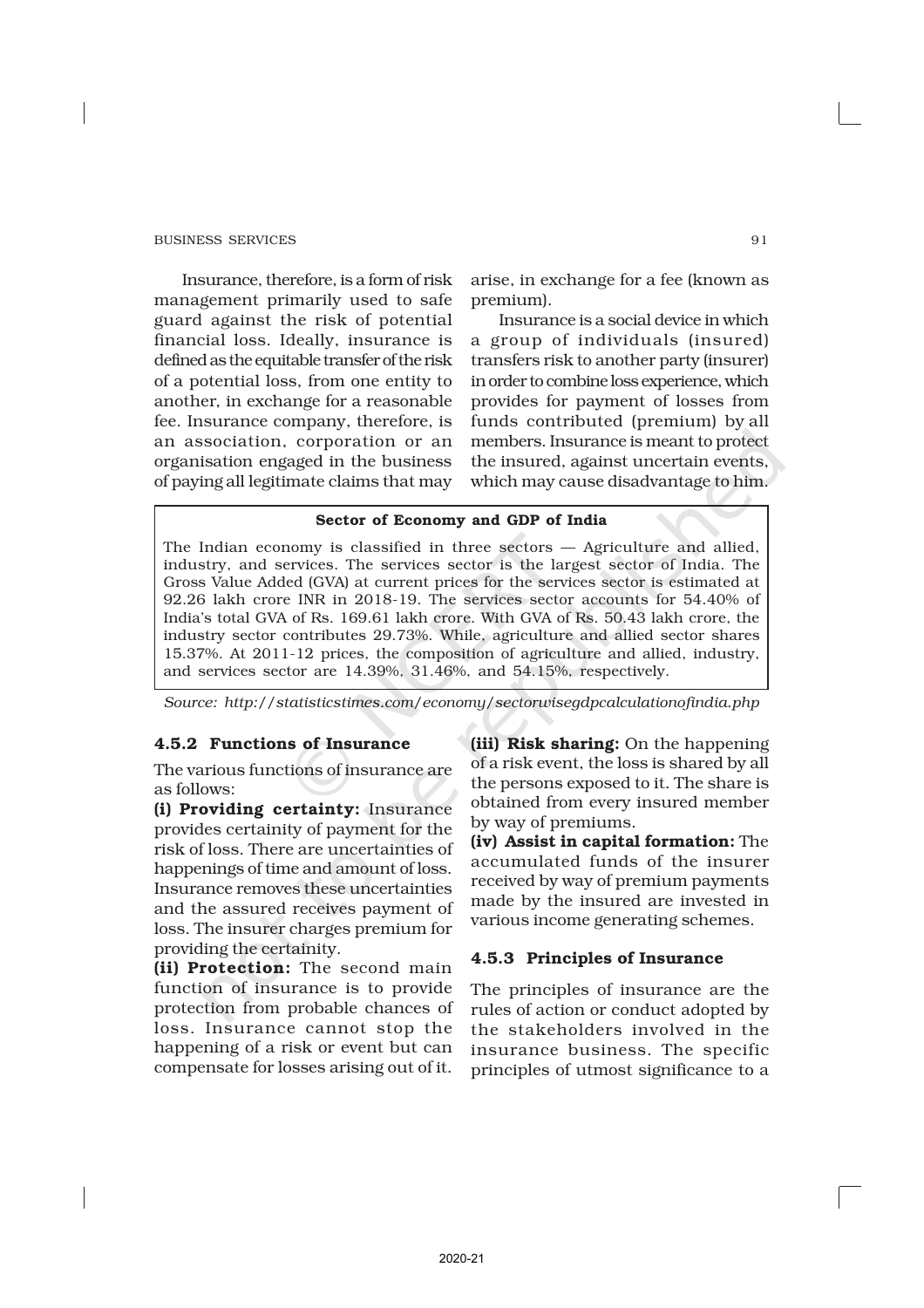valid insurance contract consists of the following:

(i) Utmost good faith: A contract of insurance is a contract of *uberrimae fidei* i.e., a contract found on utmost good faith. Both the insurer and the insured should display good faith towards each other in regard to the contract. It is the duty of the insured to voluntarily make full, accurate disclosure of all facts, material to the risk being proposed and the insurer to make clear all the terms and conditions in the insurance contract. Thus, it is binding on the proposer to disclose all material facts about the subject matter of the proposed insurance. Any fact, which is likely to affect the mind of a prudent insurer in deciding to accept the proposal of insurance or in fixing the rate of premium is material for this purpose. Failure to make disclosure of material facts by the insured makes the contract of insurance voidable at the discretion of the insurer.

(ii) Insurable Interest: The insured must have an insurable interest in the subject matter of insurance. One fundamental fact of this principle is that 'it is not the house, ship, machinery, potential liability of life that is insured, but it is the pecuniary interest of the insured in them, which is insured.' Insurable interest means some pecuniary interest in the subject matter of the insurance contract. The insured must have an interest in the preservation of the thing or life insured, so that he/she will suffer financially on the happening of the event against which he/she is insured. In case of insurance of property, insurable interest of the insured in the subject matter of the insurance must exist at the time of happening of the event. In order to name insurable interest however, it is not necessary that one should be the owner of the property. For example, a trustee holding property on behalf of others has an insurable interest in the property.

(iii) Indemnity: All insurance contracts of fire or marine insurance are contracts of indemnity. According to it, the insurer undertakes to put the insured, in the event of loss, in the same position that he occupied immediately before the happening of the event insured against. In other words the insurer undertakes to compensate the insured for the loss caused to him/her due to damage or destruction of property insured. The compensation payable and the loss suffered are to be measured in terms of money. The principle of indemnity is not applicable to life insurance.

(iv) Proximate Cause: According to this principle, an insurance policy is designed to provide compensation only for such losses as are caused by the perils which are stated in the policy. When the loss is the result of two or more causes, the proximate cause means the direct, the most dominant and most effective cause of which the loss is the natural consequence. In case of loss arising out of any mishap, the most proximate cause of the mishap should be taken into consideration.

(v) Subrogation: It refers to the right of the insurer to stand in the place of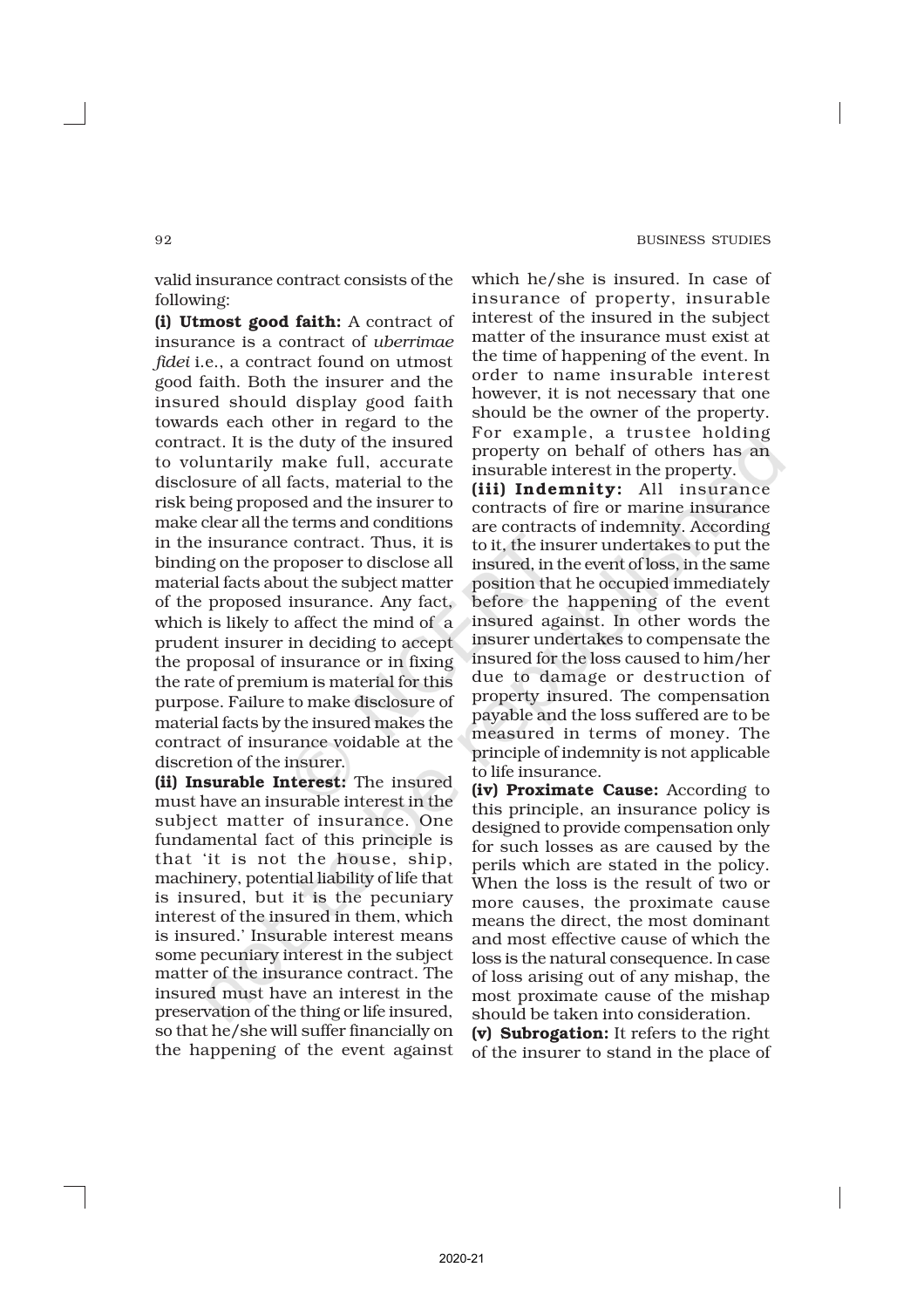the insured, after settlement of a claim, as far as the right of insured in respect of recovery from an alternative source is involved. After the insured is compensated for the loss or damage to the property insured by him/her the right of ownership of such property passes on to the insurer. This is because the insured should not be allowed to make any profit, by selling the damaged property or in the case of lost property being recovered.

(vi) Contribution: As per this principle it is the right of an insurer who has paid claim under an insurance, to call upon other liable insurers to contribute for the loss of payment. It implies, that in case of double insurance, the insurers are to share the losses in proportion to the amount assured by each of them. In case there is a loss, when there is more than one policy on the same property, the insured will have no right to recover more than the full amount of his actual loss. If the full amount is recovered from one insurer the right to obtain further payment from the other insurer will cease.

(vii) Mitigation: This principle states that it is the duty of the insured to take reasonable steps to minimise the loss or damage to the insured property. Suppose goods kept in a store house catch fire then the owner of the goods should try to recover the goods and save them from fire to minimise the loss or damage. The insured must behave with great prudence and not be careless just because there is an insurance cover. If reasonable care is not taken like any

prudent person then the claim from the insurance company may be lost.

#### 4.5.4 Types of Insurance

Various types of insurance exist by virtue of practice of insurance companies and the influence of legal enactments controlling the insurance business. Broadly speaking, insurance may be classified as follows:

#### LIFE INSURANCE

Since life itself is uncertain, all individuals try to assure themselves of a certain sum of money in the future to take care of unforeseen events or happenings. Individuals in the course of their life are always exposed to some kind of risks.

The risk may be of an event which is certain that is death. In that case, what will happen to the other members of the family who are dependent on a particular individuals income. The other risk may be living too long in which an individual may become too old to earn i.e., retirement. In this case also, the earnings will decline or end. Under such circumstances, individuals seek protection against these risks and life insurance companies offer protection against such risks.

A life insurance policy was introduced as a protection against the uncertainity of life. But gradually its scope has widened and there are various types of insurance policies available to suit the requirements of an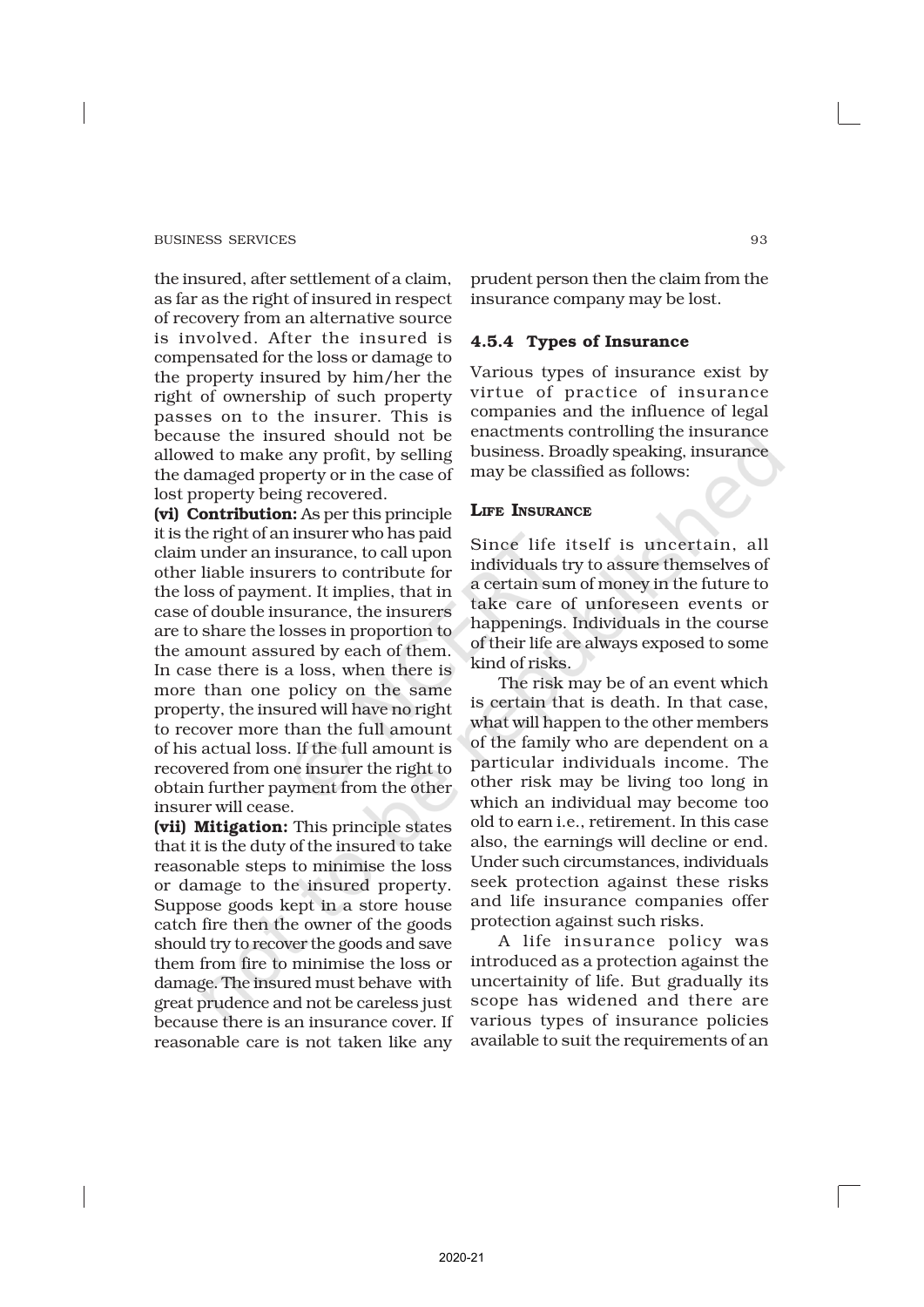individual. For example, disability insurance, health/medical insurance, annuity insurance and life insurance proper.

Life insurance may be defined as a contract in which the insurer in consideration of a certain premium, either in a lump sum or by other periodical payments, agrees to pay to the assured, or to the person for whose benefit the policy is taken, the assured sum of money, on the happening of a specified event contingent on the human life or at the expiry of certain period. Thus, the insurance company undertakes to insure the life of a person in exchange for a sum of money called premium. This premium may be paid in one lump sum, or periodically i.e., monthly, quarterly, half yearly or yearly. At the same time, the company promises to pay a certain sum of money either on the death of the person or on his attaining a certain age (i.e., the expiry of certain period). Thus, the person is sure that a specified amount will be given to him when he attains a certain age or that his dependents will get that sum in the event of his death.

This agreement or contract which contains all the terms and conditions is put in writing and such document is called the policy. The person whose life is insured is called the assured. The insurance company is the insurer and the consideration paid by the assured is the premium. The premium can be paid periodically in instalments.

This insurance provides protection to the family at the premature death or gives adequate amount at old age when earning capacities are reduced. The insurance is not only a protection but is a sort of investment because a certain sum is returnable to the insured at the time of death or at the expiry of a certain period.

Life insurance also encourages savings as the amount of premium has to be paid regularly. It thus, provides a sense of security to the insured and his dependents.

The general principles of insurance discussed in the previous section apply to life insurance also with a few exceptions. The main elements of a life insurance contract are:

(i) The life insurance contract must have all the essentials of a valid contract. Certain elements like offer and acceptance, free consent, capacity to enter into a contract, lawful consideration and lawful object must be present for the contract to be valid;

# Examples of facts to be disclosed Fire insurance: Construction of building, fire detection and fire fighting equipment; nature of its use. Motor insurance: Type of vehicle; driver details. Personal Accident insurance: Age, height, weight, occupation, previous medical history.

Life insurance: Age, previous medical history, smoking/drinking habits.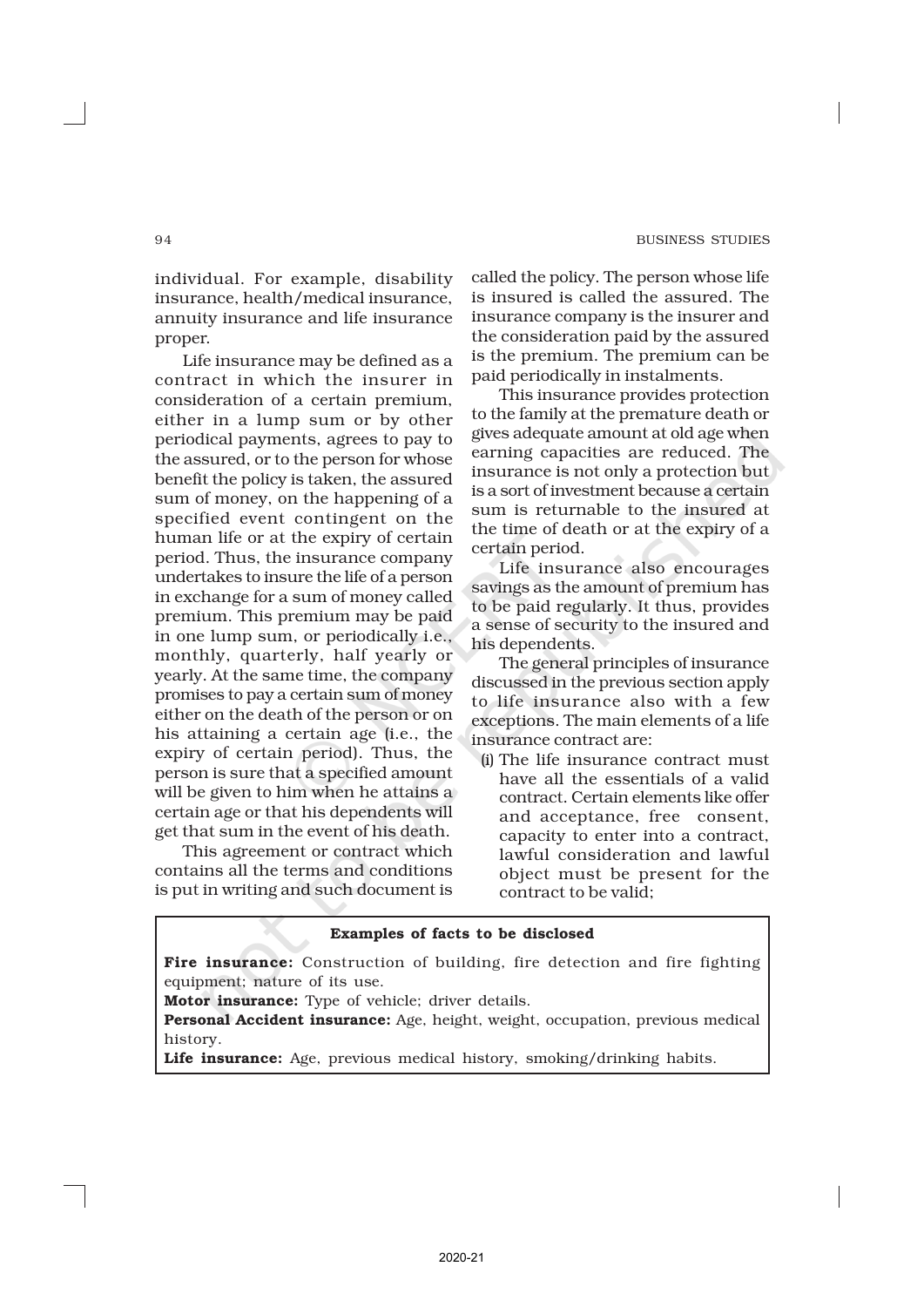

- (ii) The contract of life insurance is a contract of utmost good faith. The assured should be honest and truthful in giving information to the insurance company. He must disclose all material facts about his health to the insurer. It is his duty to disclose accurately all material facts known to him even if the insurer does not ask him;
- (iii) In life insurance, the insured must have insurable interest in the life assured. Without insurable

interest the contract of insurance is void. In case of life insurance, insurable interest must be present at the time when the insurance is affected. It is not necessary that the assured should have insurable interest at the time of maturity also. For example, a person is presumed to have an interest in his own life and every part of it, a creditor has an insurable interest in the life of his debtor, and a proprietor of a drama company

2020-21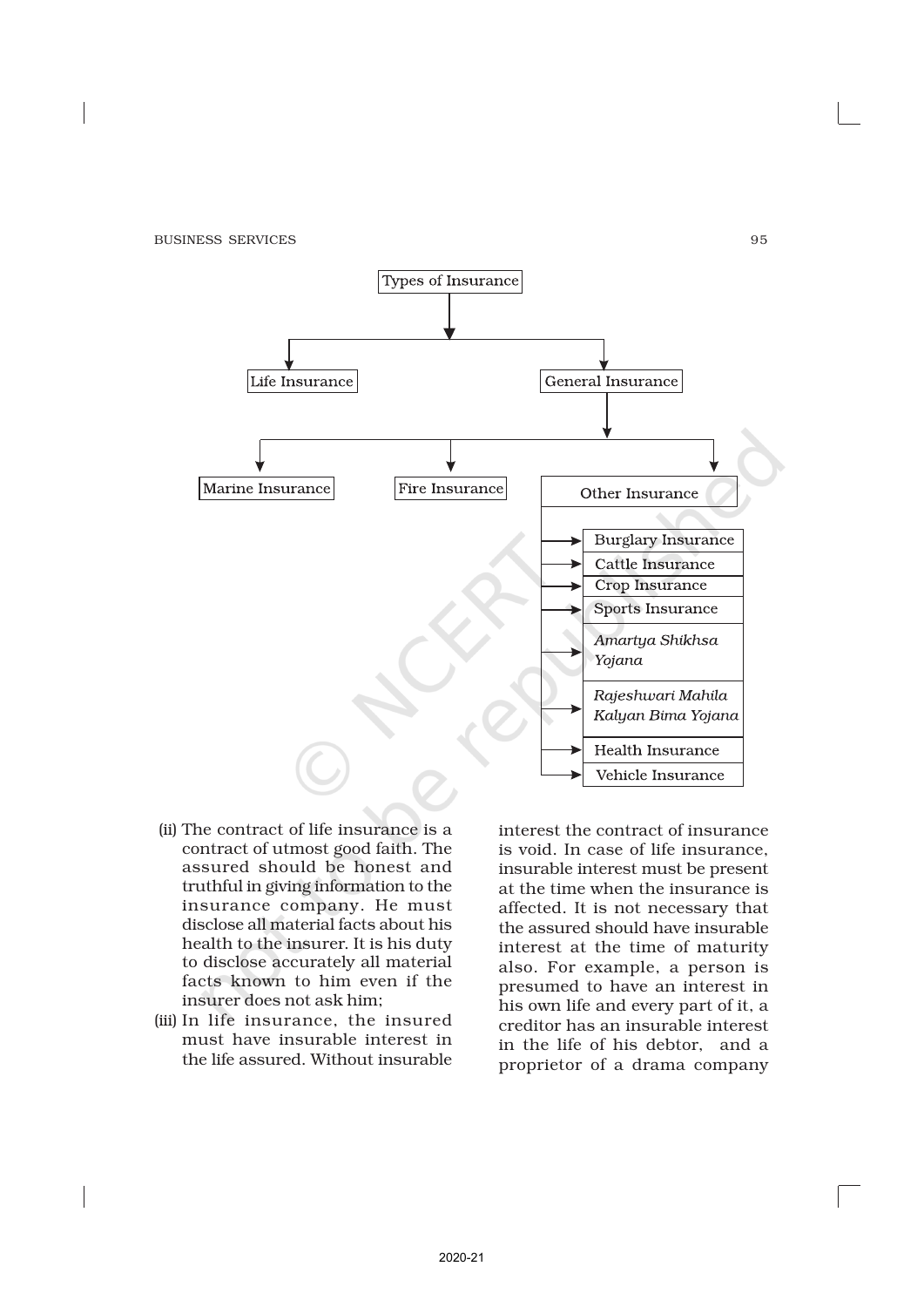has an insurable interest in the lives of the actors;

(iv) Life insurance contract is not a contract of indemnity. The life of a human being cannot be compensated and only a specified sum of money is paid. That is why the amount payable in life insurance on the happening of the event is fixed in advance. The sum of money payable is fixed, at the time of entering into the contract. A contract of life insurance, therefore, is not a contract of indemnity.

#### Types of life insurance policies

The document containing the written contract between the insurer and the insured alongwith the terms and conditions of insurance is called the Policy. After the proposal form is filled by the insured (or the proposer) and the insurer (insurance company) accepts the form and the premium, a policy is issued to the insurer.

People have different requirements and therefore they would like a policy to fulfill all their needs. The needs of people for life insurance can be family needs, children's needs, old age and special needs. To meet the needs of people the insurers have developed different types of products such as Whole Life Assurance, Endowment type plans, combination of Whole Life and Endowment type plans, Children's Assurance plans and Annuity plans. Some of these are explained below:

(i) Whole Life Policy: In this kind of policy, the amount payable to the insured will not be paid before the death of the assured. The sum then becomes payable only to the beneficiaries or heir of the deceased.

The premium will be payable for a fixed period (20 or 30 years) or for the whole life of the assured. If the premium is payable for a fixed period, the policy will continue till the death of the assured. (ii) Endowment Life Assurance Policy: The insurer (Insurance Company) undertakes to pay a specified sum when the insured attains a particular age or on his death which ever is earlier. The sum is payable to his legal heir/s or nominee named therein in case of death of the assured. Otherwise, the sum will be paid to the assured after a fixed period i.e., till he/ she attains a particular age. Thus, the endowment policy matures after a limted number of years.

(iii) Joint Life Policy: This policy is taken up by two or more persons. The premium is paid jointly or by either of them in instalments or lump sum. The assured sum or policy money is payable upon the death of any one person to the other survivor or survivors. Usually this policy is taken up by husband and wife jointly or by two partners in a partnership firm where the amount is payable to the survivor on the death of either of the two.

(iv) Annuity Policy: Under this policy, the assured sum or policy money is payable after the assured attains a certain age in monthly, quarterly, half yearly or annual instalments. The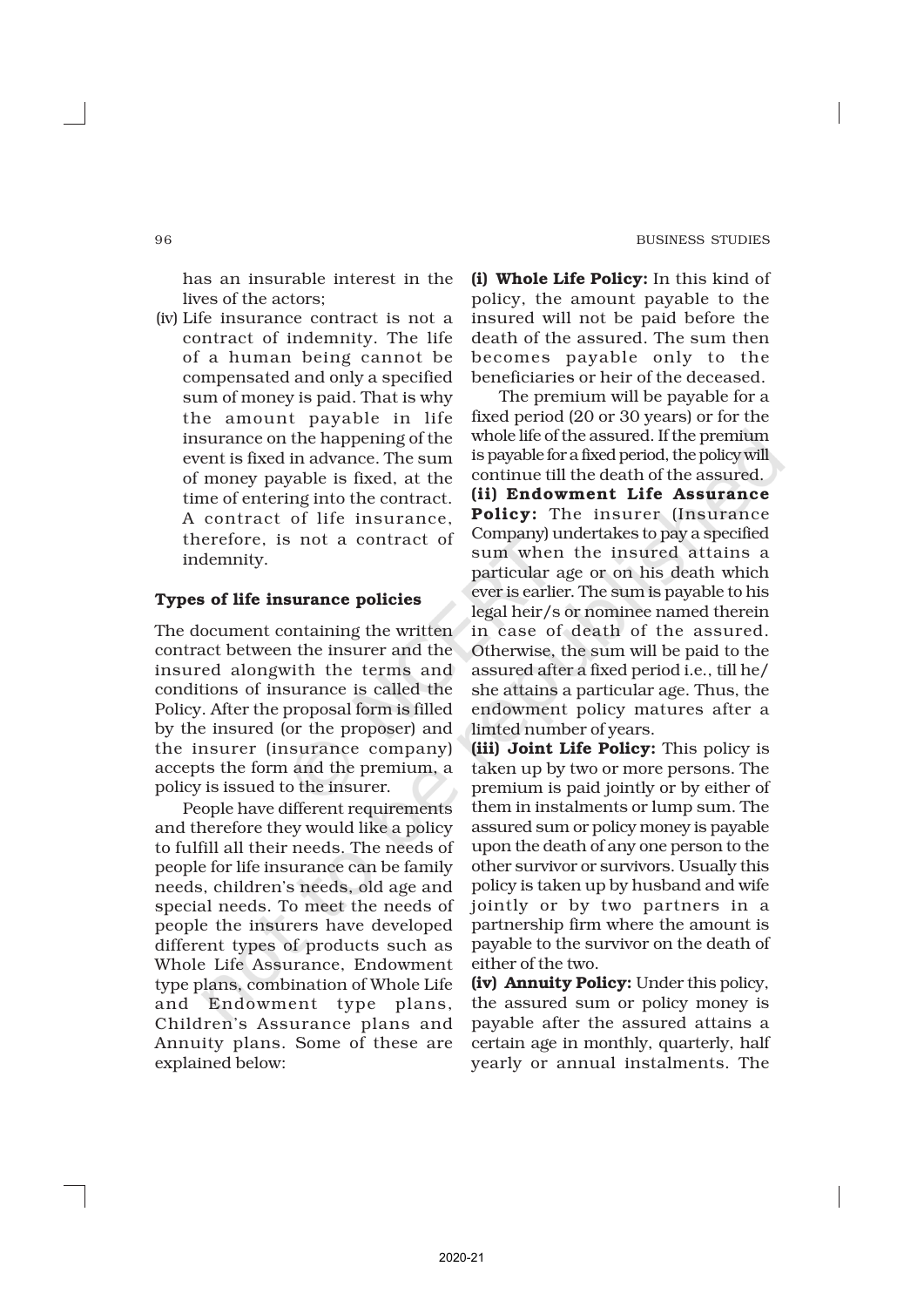premium is paid in instalments over a certain period or single premium may be paid by the assured. This is useful to those who prefer a regular income after a certain age.

(v) Children's Endowment Policy: This policy is taken by a person for his/ her children to meet the expenses of their education or marriage. The agreement states that a certain sum will be paid by the insurer when the children attain a particular age. The premium is paid by the person entering into the contract. However, no premium wil be paid, if he dies before the maturity of the policy.

#### FIRE INSURANCE

Fire insurance is a contract whereby the insurer, in consideration of the premium paid, undertakes to make good any loss or damage caused by fire during a specified period upto the amount specified in the policy. Normally, the fire insurance policy is for a period of one year after which it is to be renewed from time to time. The premium may be paid either in lump sum or instalments. A claim for loss by fire must satisfy the two following conditions:

- (i) There must be actual loss; and
- (ii) Fire must be accidental and nonintentional.

The risk covered by a fire insurance contract is the loss resulting from fire or some other cause, and which is the proximate cause of the loss. If overheating without ignition causes damage, it will not be regarded as a fire

loss within the meaning of fire insurance and the loss will not be recoverable from the insurer.

A fire insurance contract is based on certain fundamental principles which have been discussed in general principles. The main elements of a fire insurance contract are:

- (i) In fire insurance, the insured must have insurable interest in the subject matter of the insurance. Without insurable interest the contract of insurance is void. In case of fire insurance, unlike life insurance insurable interest must be present both at the time of insurance and at the time of loss. For example, a person has insurable interest in the property he owns, a businessman has insurable interest in his stock, plant, machinery and building, an agent has an insurable interest in the property of his principal, a partner has insurable interest in the property of a partnership firm, and a mortgagee has insurable interest in the property, which is mortgaged.
- (ii) Similar to the life insurance contract, the contract of fire insurance is a contract of utmost good faith i.e., *uberrimae fidei*. The insured should be truthful and honest in giving information to the insurance company regarding the subject matter of the insurance. He is duty-bound to disclose accurately all facts regarding the nature of property and risks attached to it. The insurance company should also disclose the facts of the policy to the proposer.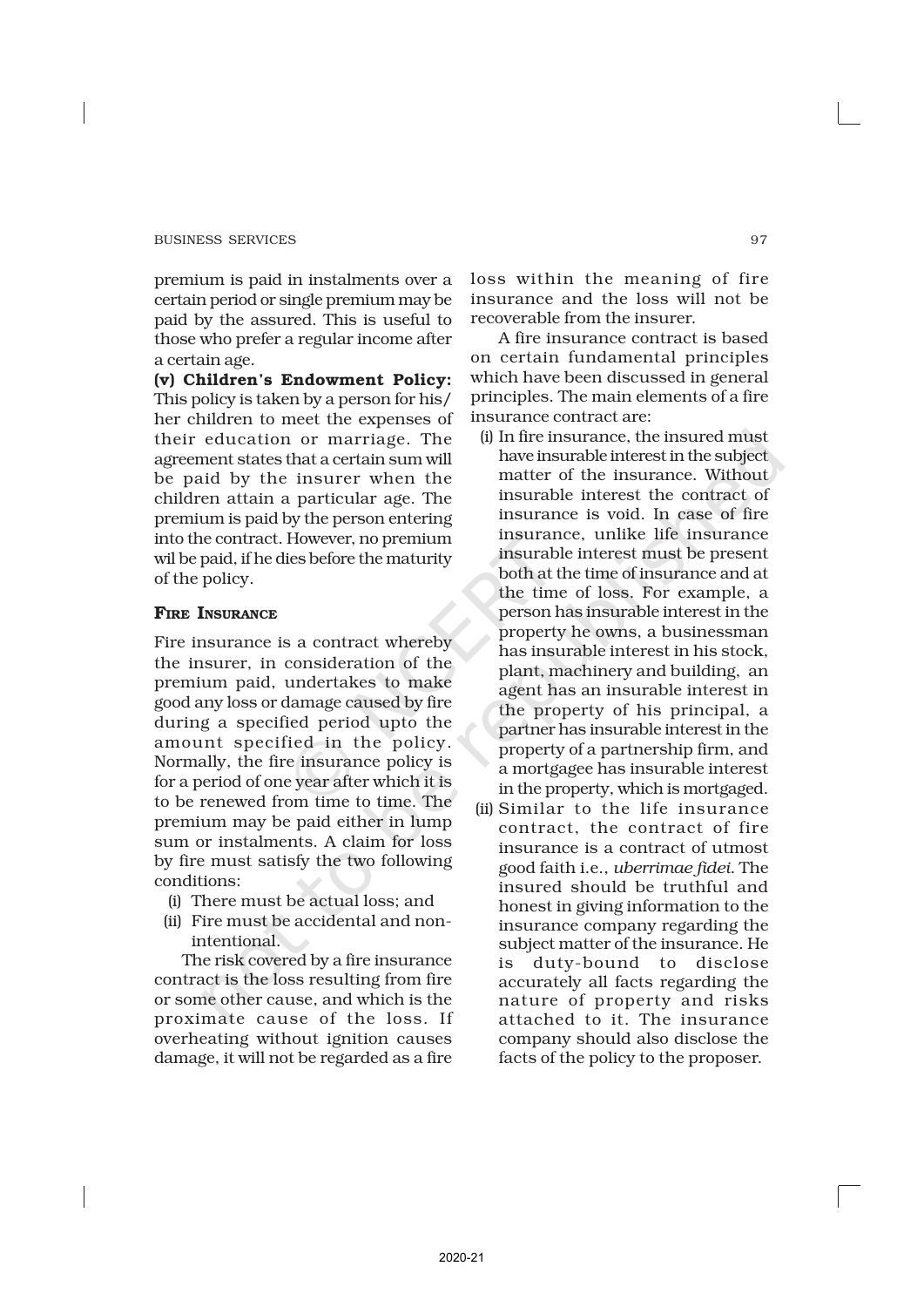- (iii) The contract of fire insurance is a contract of strict indemnity. The insured can, in the event of loss, recover the actual amount of loss from the insurer. This is subject to the maximum amount for which the subject matter is insured. For example, if a person has insured his house for  $\bar{\tau}$  4,00,000 the insurer is not necessarily liable to pay that amount, although the house may have been totally destroyed by fire; but he will pay the actual loss after deducting depreciation within the maximum limit of  $\bar{\tau}$  4,00,000. The purpose being that a person should not be allowed to gain by insurance.
- (iv) The insurer is liable to compensate only when fire is the proximate cause of damage or loss.

# **MARINE INSURANCE**

A marine insurance contract is an agreement whereby the insurer undertakes to indemnify the insured in the manner and to the extent thereby agreed against marine losses. Marine insurance provides protection against loss by marine perils or perils of the sea. Marine perils are collision of ship with the rock, or ship attacked by the enemies, fire and captured by pirates and actions of the captains and crew of the ship. These perils cause damage, destruction or disappearance of the ship and cargo and non-payment of freight. So, marine insurance insures ship hull, cargo and freight. Thus, it is a device wherein the insurer undertakes to compensate the owner of a ship or

cargo for complete or partial loss at sea. The insurer gurantees to make good the losses due to damage to the ship or cargo arising out of the risks incidental to sea voyages. The insurer in this case is known as the underwriter and a certain sum of money is paid by the insured in consideration for the guarantee/ protection he gets. Marine insurance is slightly different from other types. There are three things involved i.e., ship or hull, cargo or goods, and freight.

- (a) Ship or hull insurance: Since the ship is exposed to many dangers at sea, the insurance policy is for indemnifying the insured for losses caused by damage to the ship.
- (b) Cargo insurance: The cargo while being transported by ship is subject to many risks. These may be at port i.e., risk of theft, lost goods or on voyage etc. Thus, an insurance policy can be issued to cover against such risks to cargo.
- (c) Freight insurance: If the cargo does not reach the destination due to damage or loss in transit, the shipping company is not paid freight charges. Freight insurance is for reimbursing the loss of freight to the shipping company i.e., the insured.

The fundamental principles of marine insurance are the same as the general principles. The main elements of a marine insurance contract are:

(i) Unlike life insurance, the contract of marine insurance is a contract of indemnity. The insured can, in the event of loss recover the actual amount of loss from the insurer.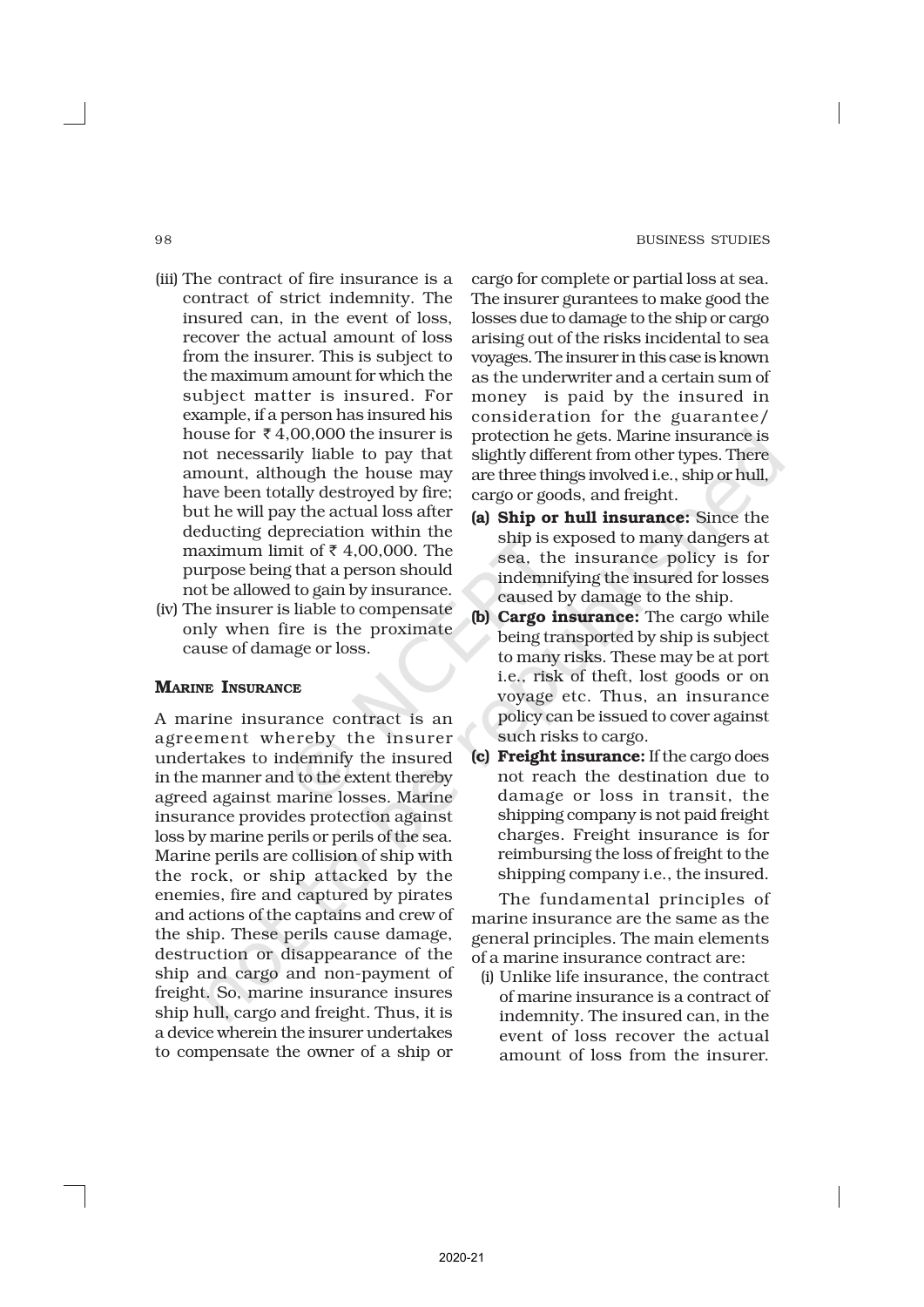$\overline{\phantom{a}}$ 

|                                                                                                                     | <b>Basis of</b><br>Life Insurance<br>difference                                                                                                                                                                                                                                                                                                                                                                                                                                                                                                                                                                                                                                                |                                                                             | <b>Fire Insurance</b>                                                                                                                                                                                                                         | <b>Marine Insurance</b>                                                                                                                                                                         |
|---------------------------------------------------------------------------------------------------------------------|------------------------------------------------------------------------------------------------------------------------------------------------------------------------------------------------------------------------------------------------------------------------------------------------------------------------------------------------------------------------------------------------------------------------------------------------------------------------------------------------------------------------------------------------------------------------------------------------------------------------------------------------------------------------------------------------|-----------------------------------------------------------------------------|-----------------------------------------------------------------------------------------------------------------------------------------------------------------------------------------------------------------------------------------------|-------------------------------------------------------------------------------------------------------------------------------------------------------------------------------------------------|
| The subject matter of<br>Subject<br>insurance is human<br>1.<br>Matter<br>life                                      |                                                                                                                                                                                                                                                                                                                                                                                                                                                                                                                                                                                                                                                                                                | The subject matter<br>is any physical<br>property or assets.                | The subject matter<br>is a ship, cargo or<br>freight.                                                                                                                                                                                         |                                                                                                                                                                                                 |
| 2.                                                                                                                  | Life Insurance has the<br>elements of protection<br>Element<br>and investment or<br>both.<br>Insurable interest<br>must be present at the<br>time of effecting the<br>Insurable<br>policy but need not be<br><i>interest</i><br>necessary at the time<br>when the claim falls<br>due.<br>Life insurance policy<br>usually exceeds a year<br>and is taken for longer<br>Duration<br>periods ranging from<br>5 to 30 years or<br>whole life.<br>Life insurance is not<br>based on the principle<br>of indemnity. The<br>sum assured is paid<br>Indemnity<br>either on the<br>happening of certain<br>event or on maturity<br>of the policy.<br>Loss is not<br>Loss<br>measurable.<br>measurement |                                                                             | Fire insurance has<br>only the element of<br>protection and not<br>the element of<br>investment.                                                                                                                                              | Marine insurance<br>has only the<br>element of<br>protection.                                                                                                                                   |
| 3.                                                                                                                  |                                                                                                                                                                                                                                                                                                                                                                                                                                                                                                                                                                                                                                                                                                |                                                                             | Insurable interest<br>on the subject<br>matter must be<br>present both at the<br>time of effecting<br>policy as well as<br>when the claim<br>falls due.                                                                                       | Insurable interest<br>must be present at<br>the time when<br>claim falls due or<br>at the time of loss<br>only.                                                                                 |
| 4.                                                                                                                  |                                                                                                                                                                                                                                                                                                                                                                                                                                                                                                                                                                                                                                                                                                |                                                                             | Fire insurance<br>policy usually does<br>not exceed a year.                                                                                                                                                                                   | Marine insurance<br>policy is for one or<br>period of voyage or<br>mixed.                                                                                                                       |
| 5.                                                                                                                  |                                                                                                                                                                                                                                                                                                                                                                                                                                                                                                                                                                                                                                                                                                |                                                                             | Fire insurance is a<br>contract of<br>indemnity. The<br>insured can claim<br>only the actual<br>amount of loss<br>from the insurer.<br>The loss due to the<br>fire is indemnified<br>subject to the<br>maximum limit of<br>the policy amount. | Marine insurance<br>is a contract of<br>indemnity. The<br>insured can claim<br>the market value of<br>the ship and cost<br>of goods destroyed<br>at sea and the loss<br>will be<br>indemnified. |
| 6.                                                                                                                  |                                                                                                                                                                                                                                                                                                                                                                                                                                                                                                                                                                                                                                                                                                |                                                                             | Loss is<br>measurable.                                                                                                                                                                                                                        | Loss is<br>measurable.                                                                                                                                                                          |
| Surrender<br>Life insurance policy<br>7.<br>has a surrender value<br>value or paid<br>up value<br>or paid up value. |                                                                                                                                                                                                                                                                                                                                                                                                                                                                                                                                                                                                                                                                                                | Fire insurance<br>does not have any<br>surrender value or<br>paid up value. | Marine insurance<br>does not have any<br>surrender value or<br>paid up value.                                                                                                                                                                 |                                                                                                                                                                                                 |

# Difference between Life, Fire and Marine Insurance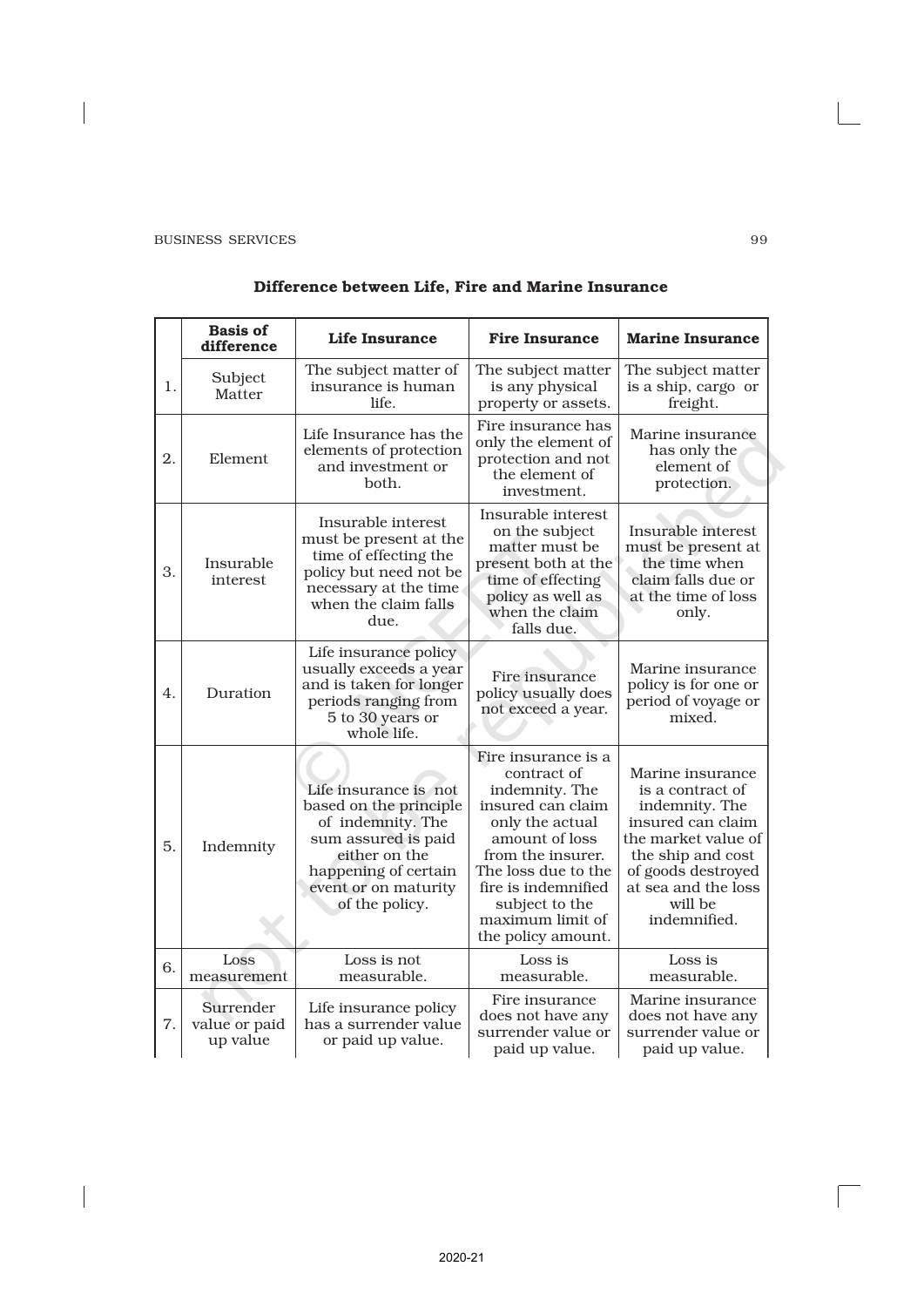100 BUSINESS STUDIES

| 8. | Policy amount          | One can insure for any<br>amount in life<br>insurance.                                                                                                       | In fire insurance,<br>the amount of the<br>policy cannot be<br>more than the<br>value of the<br>subject matter.                                 | In marine insurance<br>the amount of the<br>policy can be the<br>market value of the<br>ship or cargo.                          |
|----|------------------------|--------------------------------------------------------------------------------------------------------------------------------------------------------------|-------------------------------------------------------------------------------------------------------------------------------------------------|---------------------------------------------------------------------------------------------------------------------------------|
| 9. | Contingency<br>of risk | There is an element of<br>certainity. The event<br><i>i.e.</i> , death of maturity<br>or policy is bound to<br>happen. Therefore a<br>claim will be present. | The event <i>i.e.</i> .<br>destruction by fire<br>may not happen.<br>There is an<br>element of<br>uncertainity and<br>there may be no<br>claim. | The event <i>i.e.</i> , loss<br>at sea may not occur<br>and there may be no<br>claim. There is an<br>element of<br>uncertainty. |

Under no circumstances, the (iv) The principle of *causa proxima* will insured is allowed to make profit out of the marine insurance contract. But cargo policies provide commercial indemnity rather than strict indemnity. The insurers promise to indemnify the insured *"in the manner and to the extent agreed."* In case of 'Hull Policy', the amount insured is fixed at a level above the current market value;

- (ii) Similar to life and fire insurance, the contract of marine insurance is a contract of utmost good faith. Both the insured and insurer must disclose everything, which is in their knowledge and can affect the insurance contract. The insured is duty-bound to accurately disclose all facts which include the nature of shipment and the risk of damage it is exposed to;
- (iii) Insurable interest must exist at the time of loss but not necessary at the time when the policy was taken;

apply to it. The insurance company will be liable to pay only if that particular or nearest cause is covered by the policy. For example, if a loss is caused by several reasons then nearest cause of loss will be considered. Refer to page 105 for types of insurance and social secuirty scheme.

#### 4.6 COMMUNICATION SERVICES

Communication services are helpful to the business for establishing links with the outside world viz., suppliers, customers, competitors etc. Business does not exist in isolation, it has to communicate with others for transmission of ideas and information. Communication services need to be very efficient, accurate and fast for them to be effective. In this fast moving and competitive world it is essential to have advanced technology for quick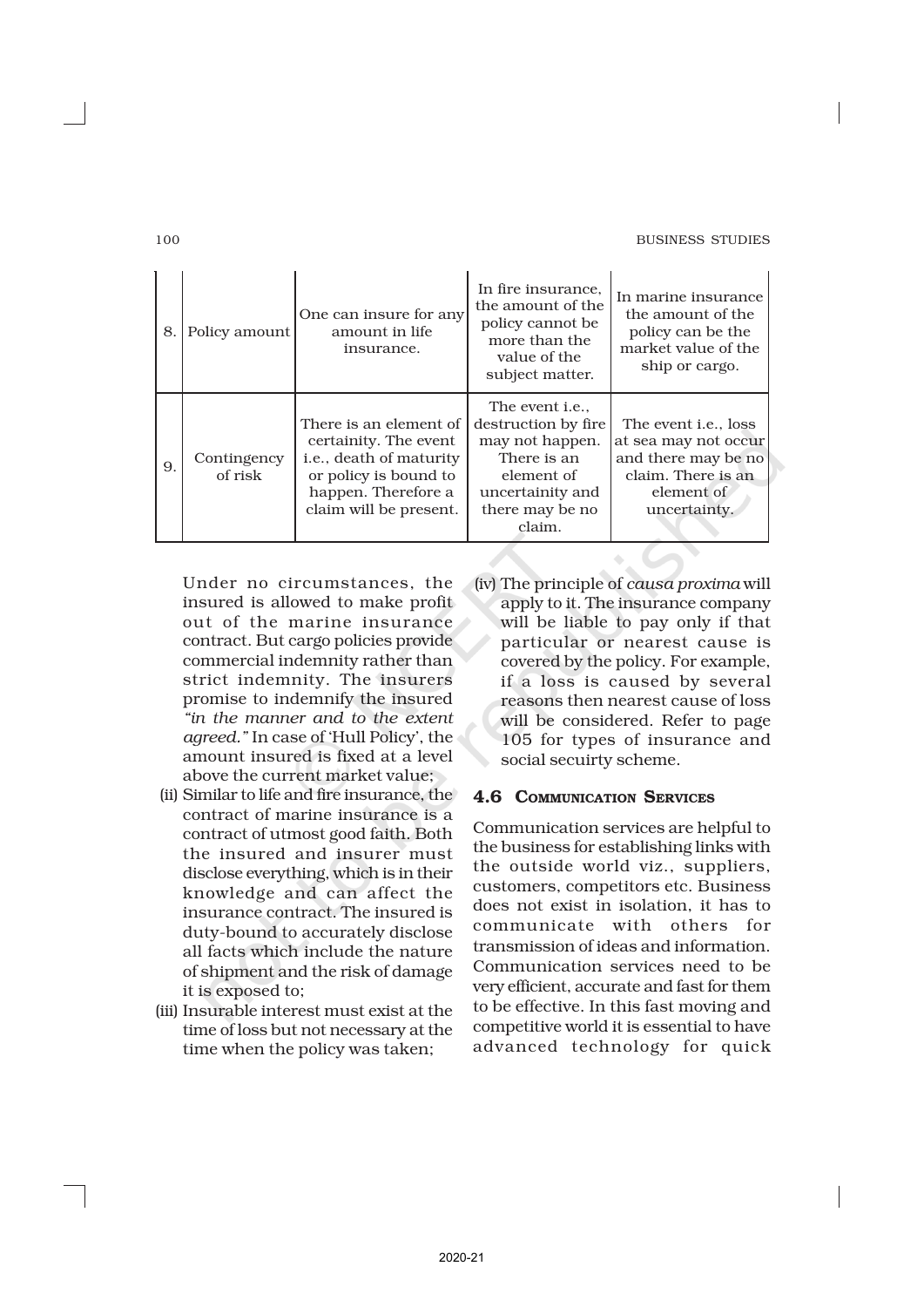exchange of information. The electronic media is mainly responsible for this transformation. The main services which help business can be classified into postal and telecom.

#### Postal Services

Indian post and telegraph department provides various postal services across India. For providing these services the whole country has been divided into 22 postal circles. These circles manage the day-to-day functioning of the various head post offices, sub-post offices and branch post offices. Through their regional and divisional level arrangements the various facilities provided by postal department are broadly categorised into:

(i) Financial facilities: These facilities are provided through the post office's savings schemes like Public Provident Fund (PPF), *Kisan Vikas Patra*, and National Saving Certificates in addition to normal retail banking functions of monthly income schemes, recurring deposits, savings account, time deposits and money order facility.

(ii) Mail facilities: Mail services consist of parcel facilities that is transmission of articles from one place to another; registration facility to provide security of the transmitted articles and insurance facility to provide insurance cover for all risks in the course of transmission by post.

Postal department also offers allied facilities of the following types:

1. Greeting post — A range of

delightful greeting cards for every occasion.

- 2. Media post An innovative and effective vehicle for Indian corporates to advertise their brand through postcards, envelopes, aerograms, telegrams, and also through letterboxes.
- 3. Direct post is for direct advertising. It can be both addressed as well as unaddressed.
- 4. International Money Transfer through collaboration with Western Union financial services, USA, which enables remittance of money from 185 countries to India.
- 5. Passport facilities A unique partnership with the ministry of external affairs for facilitating passport application.
- 6. Speed Post: It has over 1000 destinations in India and links with 97 major countries across the globe.
- 7. e-bill post is the latest offering of the department to collect bill payment across the counter for BSNL and Bharti Airtel.

#### Telecom Services

World class telecommunications infrastructure is the key to rapid economic and social development of the country. It is in fact the backbone of every business activity. In today's world the dream of doing business across continents will remain a dream in the absence of telecom infrastructure. There have been far reaching developments in the convergence of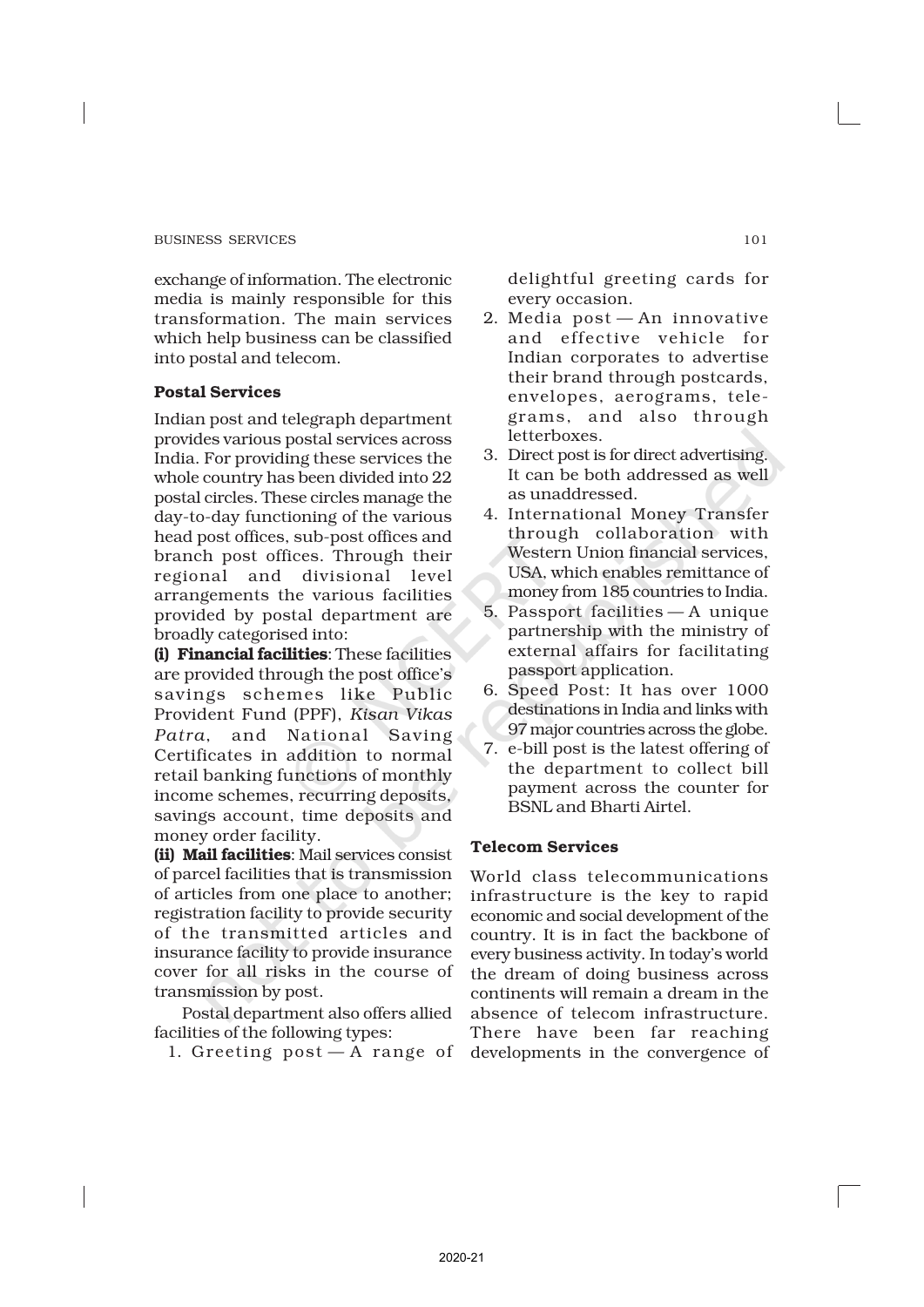telecom, IT, consumer electronics and media industries worldwide. Recognising the potential in enhancing quality of life and to facilitate India's vision of becoming IT super power by the year 2025, new Telecom Policy Framework 1999 and Broadband Policy 2004 were developed by the Government of India. Through this framework the government intends to provide both universal services to all uncovered areas and high-level services for meeting the needs of the country's economy.

The various types of telecom services are:

(i) Cellular mobile services: These are all types of mobile telecom services including voice and non-voice messages, data services and PCO services utilising any type of network equipment within their service area. They can also provide direct inter connectivity with any other type of telecom service provider.

(ii) Fixed line services: These are all types of fixed services including voice and non-voice messages and data services to establish linkages for long distance traffic. These utilise any type of network equipment primarily connected through fiber optic cables laid across the length and breadth of the country. The also provide inter connectivity with other types of telecom services.

(iii) Cable services: These are linkages and switched services within a licensed area of operation to operate media services, which are essentially one-way entertainment related services. The two-way communication including voice, data and information services through cable network would emerge significantly in the future. Offering services through the cable network would be similar to providing fixed services.

(iv) VSAT services: VSAT (Very Small Aperture Terminal) is a satellite-based communications service. It offers businesses and government agencies a highly flexible and reliable communication solution in both urban and rural areas. Compared to land-based services, VSAT offers the assurance of reliable and uninterrupted service that is equal to or better than land-based services. It can be used to provide innovative applications such as tele-medicine, newspapers-on-line, market rates and tele-education even in the most remote areas of our country.

(v) DTH services: DTH (Direct to Home) is again a satellite-based media services provided by cellular companies. One can receive media services directly through a satellite with the help of a small dish antenna and a set top box. The service provider of DTH services provides a bouquet of multiple channels. It can be viewed on our television without being dependent on the services provided by the cable network services provider.

# 4.7 TRANSPORTATION

Transportation comprises freight services together with supporting and auxiliary services by all modes of transportation i.e., rail, road, air and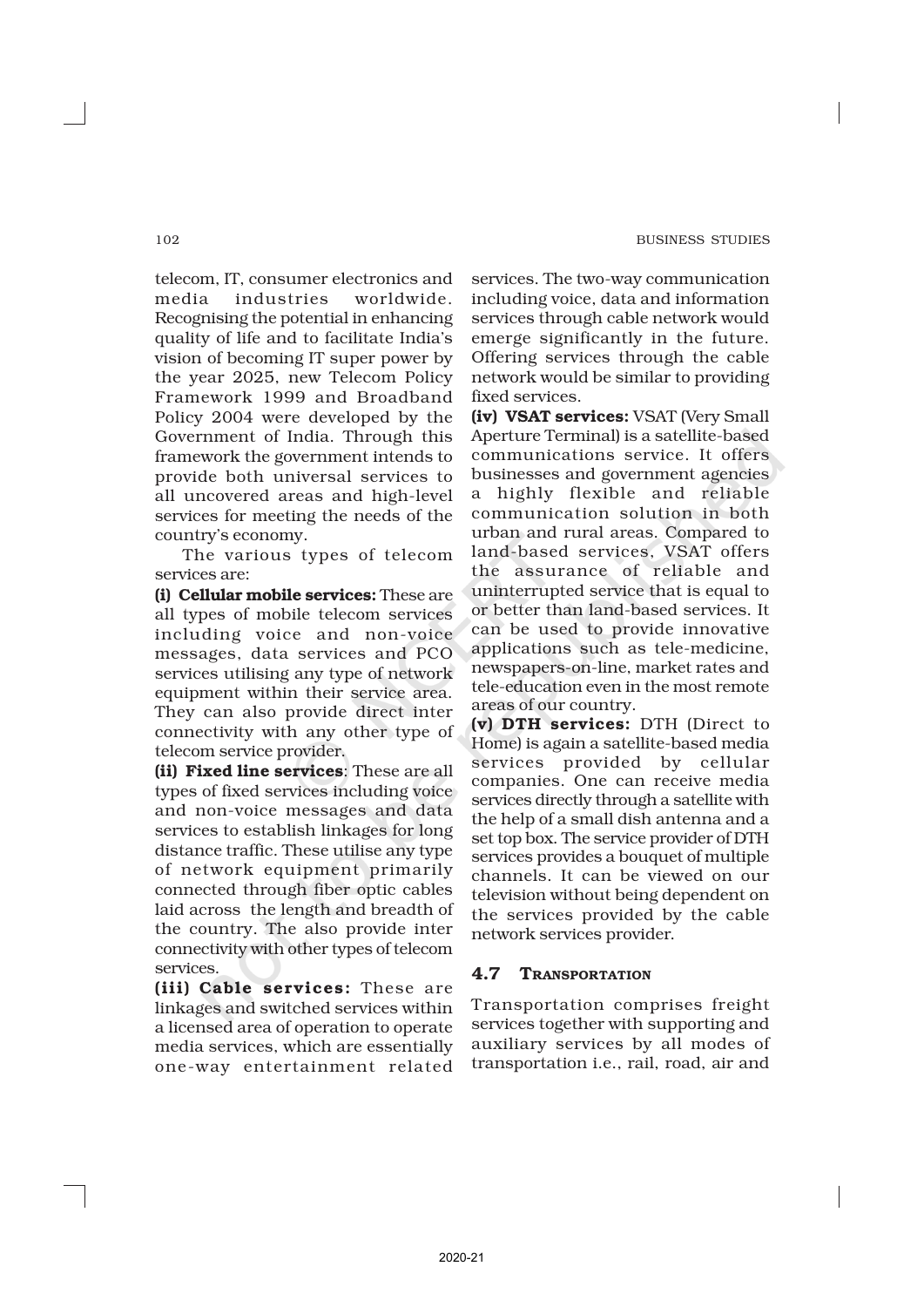sea for the movement of goods and international carriage of passengers. You have already studied the comparative advantages and disadvantages of different modes of transportation in earlier classes. Their services are considered to be important for business since speed is of essence in any business transaction. Also transportation removes the hindrance of place, i.e., it makes goods available to the consumer from the place of production. We need to develop our

transportation system to keep pace with the requirements of our economy. We need better infrastructure of roads with sufficient width and high quality. We have few ports and they too are congested. Both government and industry needs to be proactive and view the effective functioning of this service as a necessity for providing a lifeline to a business services. In sectors like agriculture and food, there are massive losses of product in the process of transportation and storage.

#### Different Types of Insurance

#### 1. Health Insurance

Health Insurance is a safeguard against rising medical costs. A health insurance policy is a contract between an insurer and an individual or group, in which the insurer agrees to provide specified health insurance at an agreed-upon price (the premium). Depending upon the policy, premium may be payable either in a lump sum or in instalments. Health insurance usually provides either direct payment or reimbursement for expenses associated with illness and injuries. The cost and range of protection provided by health insurance depends on the provider and the policy purchased. In India, presently the health insurance exists primarily in the form of Mediclaim policy offered to an individual or to any group, association or corporate bodies.

#### 2. Motor Vehicle Insurance

Motor Vehicle Insurance falls under the classification of General Insurance. This insurance is becoming very popular and its importance increasing day-byday. In motor insurance the owner's liability to compensate people who were killed or insured through negligence of the motorists or drivers is passed on to the insurance company. The rate of premium under motor insurance is standardised.

#### 3. Burglary Insurance

Burglary insurance falls under the classification of insurance of property. In case of burglary policy, the loss of damages of household goods and properties and personal effects due to theft, larceny, burglary, house-breaking and acts of such nature are covered. The actual loss is compensated.

Insurable interest must exist at the time of loss but not necessarily at the time when the policy was taken.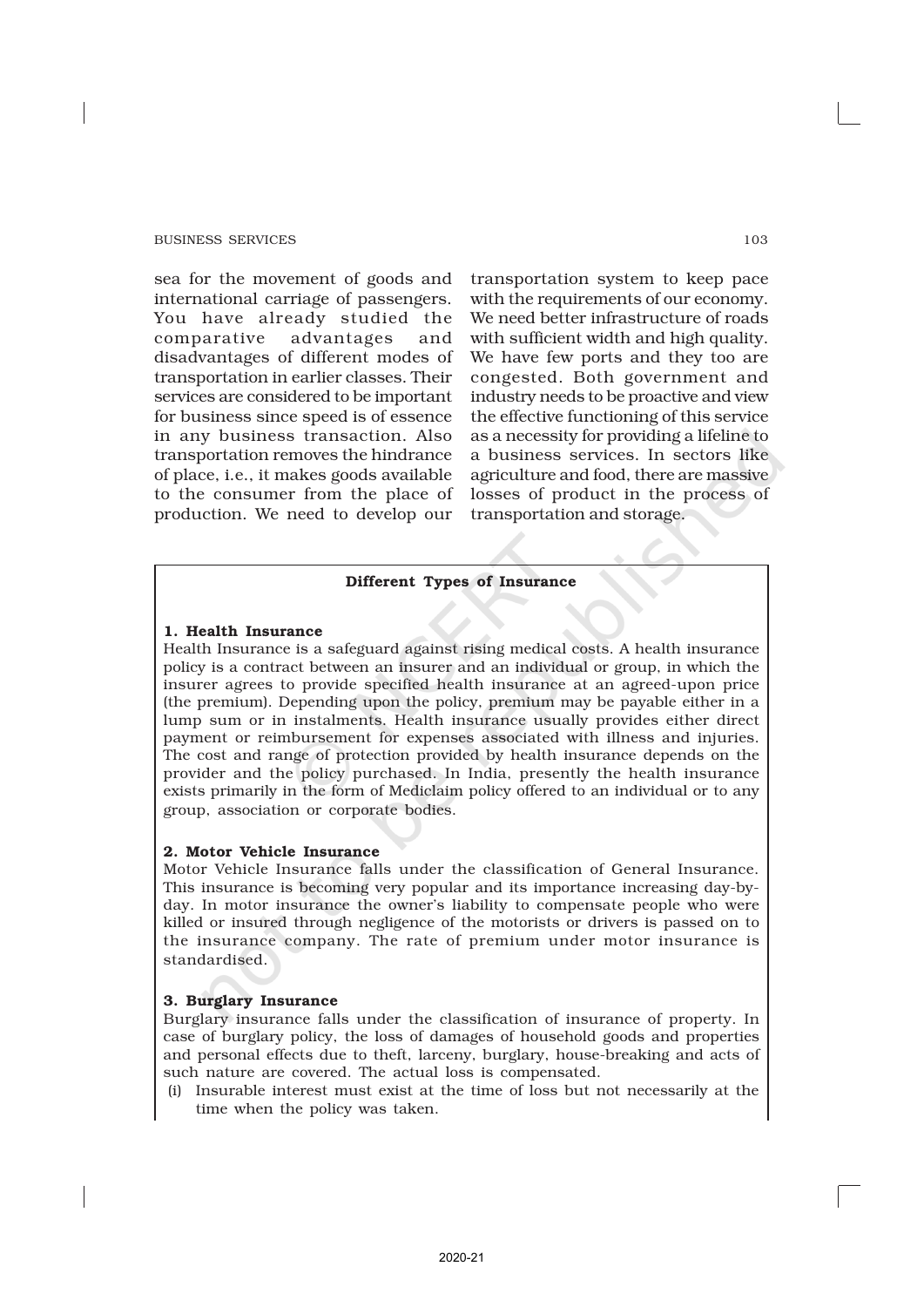(ii) The principle of *causa proxima* will apply to it. The insurance company will be liable to pay only that particular or nearest cause that is covered by the policy. For example, if a loss is caused by several reasons then the nearest cause of loss will be considered.

# 4. Cattle Insurance

A contract of cattle insurance is a contract whereby a sum of money is secured to the assured in the event of death of animals like bulls, buffaloes, cows and heifers. It is a contract against death resulting from accident, disease, or pregnant condition as the case may be. The insurer usually undertakes to pay the excess in the event of loss.

#### 5. Crop Insurance

A contract of crop insurance is a contract to provide a measure of financial support to farmers in the event of a crop failure due to drought or flood. This insurance covers against all risks of loss or damages relating to production of rice, wheat, millets, oil seeds and pulses etc.

#### 6. Sports Insurance

This policy assures a comprehensive cover available to amateur sportsmen covering their sporting equipment, personal effects, legal liability and personal accident risks. If desired the cover can also be made available in respect of the named member of insured's family residing with him. This cover is not available to professional sportsmen. The cover is available in respect of any one or more of the following sports: angling, badminton, cricket, golf, lawn tennis, squash, use of sporting guns.

# 7. *Amartya Sen Siksha Yojana*

This policy offered by the General Insurance Company secures the education of dependent children. If the insured parent/legal guardian sustains any bodily injury resulting solely and directly from an accident, caused by external, violent and visible means and if such injury shall within twelve calendar months of its occurrence be the sole and direct cause of his/her death or permanent total disablement, the insurer shall indemnify the insured student, in respect of all covered expenses to be incurred from the date of occurrence of such accident till the expiry date of policy or completion of the duration of covered course whichever occurs first and such indemnity shall not exceed the sum insured as stated in the policy schedule.

# 8. *Rajeswari Mahila Kalyan Bima Yojana*

This policy has been designed to provide relief to the family members of insured women in case of their death or disablement arising due to all kinds of accidents and/or death and/or disablement arising out of problems incidental to women only.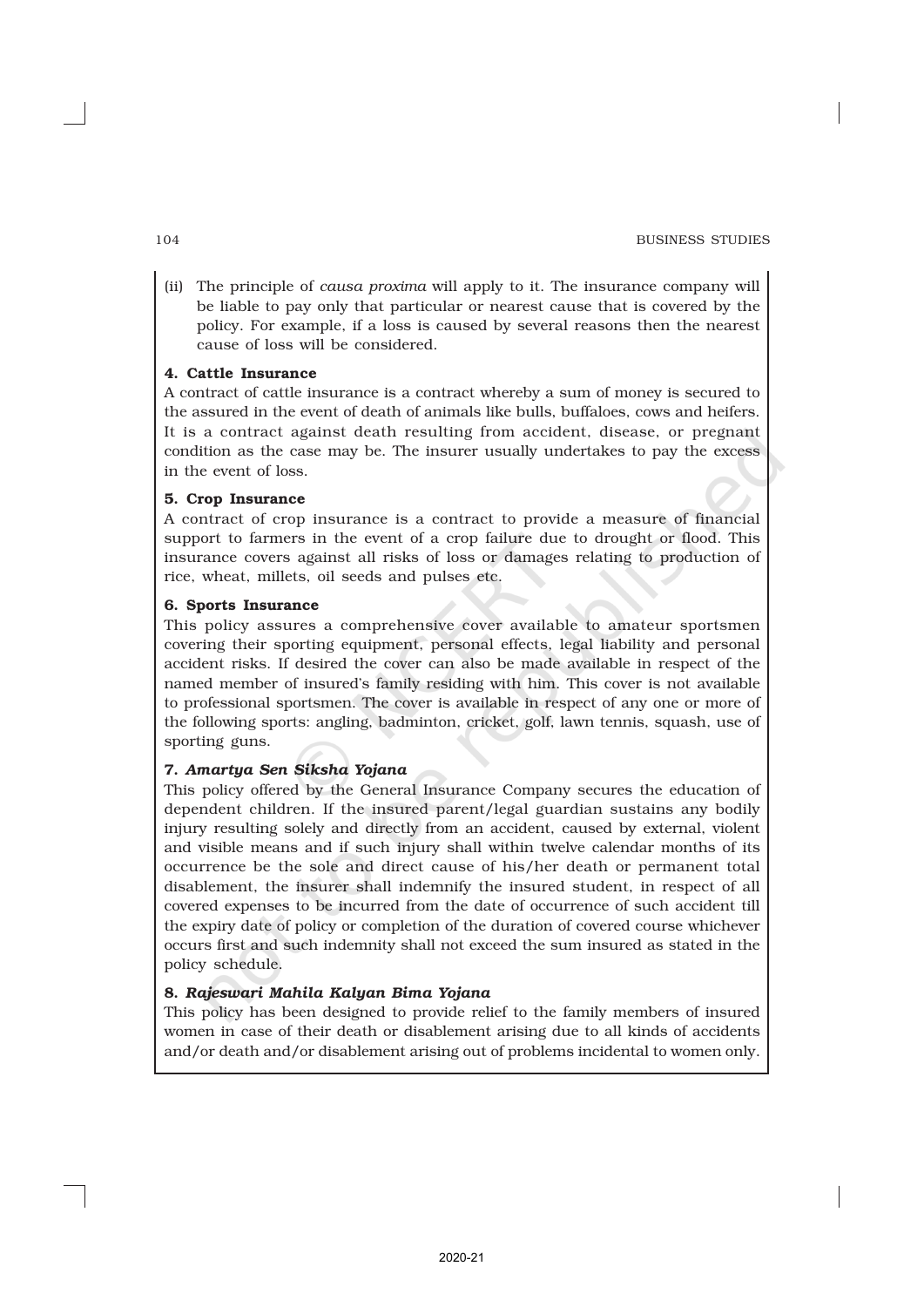#### Social Security Schemes

- 1. *Atal Pension Yojana* : This scheme is offered to individuals in the age group of 18 to 40 years. The individual is expected to contribute in the scheme until he/she attains the age of 60 years. The scheme acts as an investment for availing old-age pension.
- 2. *Pradhan Mantri Suraksha Bima Yojana* : This scheme offers accidental and disability cover of Rs. 2 lakh at a premium of Rs. 12 per year. Any individual holding a savings account can be enrolled under this scheme.
- 3. *Pradhan Mantri Jan Dhan Yojana* : The scheme offers savings account with no minimum balance. The Rupay ATM-cum-Debit card has in-built accident and life cover of Rs. 1,00,000 and Rs. 30,000, respectively. The scheme, suitable for economically weaker sections of society.
- 4. *Pradhan Mantri Jeevan Jyoti Bima Yojana* : The scheme offers a protection term insurance cover of Rs 2,00,000 to the dependents of the policy holder in the event of his/her death at a premium of Rs. 330 per year. Any individual in the age group of 18-70 years having a savings account can opt for this scheme.

#### Warehousing

Storage has always been an important aspect of economic development. The warehouse was initially viewed as a static unit for keeping and storing goods in a scientific and systematic manner so as to maintain their original quality, value and usefulness. The typical warehouse received merchandise by rail, truck or bullock cart. The items were moved manually to a storage within the warehouse and hand piled in stacks on the floor. They are used by manufacturers, importers, exporters, wholesalers, transport business, customs etc., in India.

Today's warehouses have ceased to be a mere storage service providers and have really become logistical service providers in a cost efficient manner. That is making available the right quantity, at the right place, in the right

time, in the right physical form at the right cost. Modern warehouses are automated with automatic conveyors, computer operated cranes and forklifts for moving goods and also usage of logistics automation software's for warehouse management.

#### Types of Warehouses

(i) Private warehouses: Private warehouses are operated, owned or leased by a company handling their own goods, such as retail chain stores or multi-brand multi-product companies. As a general rule an efficient warehouse is planned around a material handling system in order to encourage maximum efficiency of product movement. The benefit of private warehousing includes control, flexibility, and other benefits like improved dealer relations.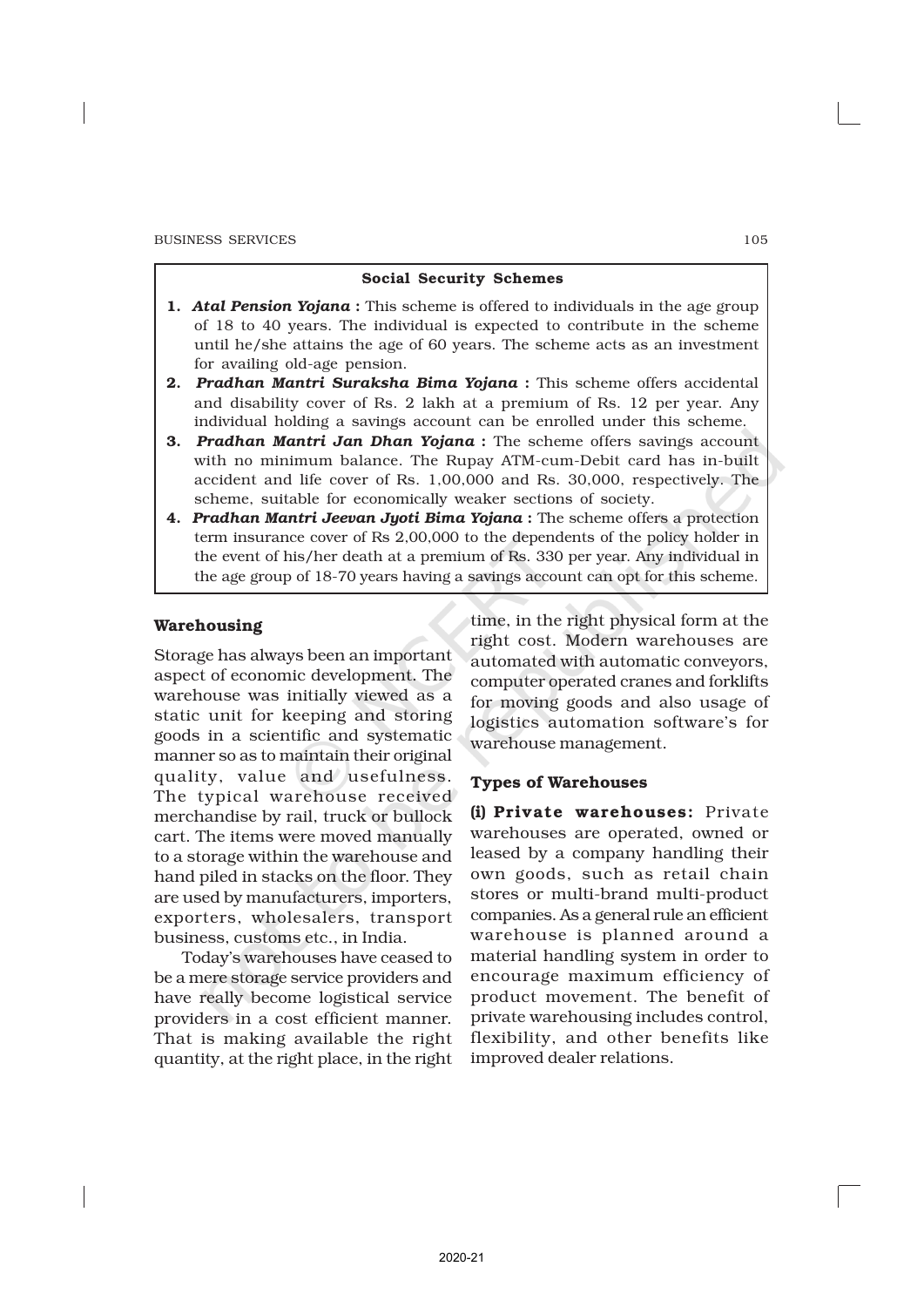#### Infrastructure in Transportation

In the first 50 years of independence, India saw the construction of around 13, 000 kilometers of national highways. The ambitious NHAI, Government of India's project consisting of Golden Quadrilateral connecting Delhi-Kolkata-Chennai-Mumbai and the North-South, East-West corridors linking Srinagar to Kanyakumari and Silchar to Porbandar will see the construction of 13,151 kms of National Highways within a span of eight years. This project will not only change the face of road transport in India, but it will also have a lasting impact on our economy. The Ministry of Railways have also done massive innovations in their movement and monitoring of goods trains to facilitate the needs of the business community.

The Government of India is also serious in ensuring better and more facilities at the seaports and airports to provide an impetus to business activities. The government plans not only to enhance capacities of existing ports but also to develop modern and new ports at strategic locations.

(ii) Public warehouses: Public warehouses can be used for storage of goods by traders, manufacturers or any member of the public after the payment of a storage fee or charges. The government regulates the operation of these warehouses by issuing licences for them to private parties.

The owner of the warehouse stands as an agent of the owner of the goods and is expected to take appropriate care of the goods.

These warehouses provide other facilities also, like transportation by rail and road. They are responsible for the safety of the goods. Small manufacturers find it convenient as they cannot afford to construct their own warehouses.

The other benefits include flexibility in the number of locations, no fixed cost and capability of offering value added services, like packaging and labelling. (iii) Bonded warehouses: Bonded warehouses are licensed by the government to accept imported goods

prior to payment of tax and customs duty. These are goods which are imported from other countries. Importers are not permitted to remove goods from the docks or the airport till customs duty is paid.

At times, importers are not in a position to pay the duty in full or does not require all the goods immediately. The goods are kept in bonded warehouses by the customs authorities till the customs duty is paid. These goods are said to be in bond.

These warehouses have facilities for branding, packaging, grading and blending. Importers may bring their buyers for inspection of goods and repackage them according to their requirements. Thus, it facilitates marketing of goods.

Goods can be removed in part as and when required by the importers and buyers, and import duty can be paid in instalments.

The importer need not block funds for payment of import duties before the goods are sold or used. Even if he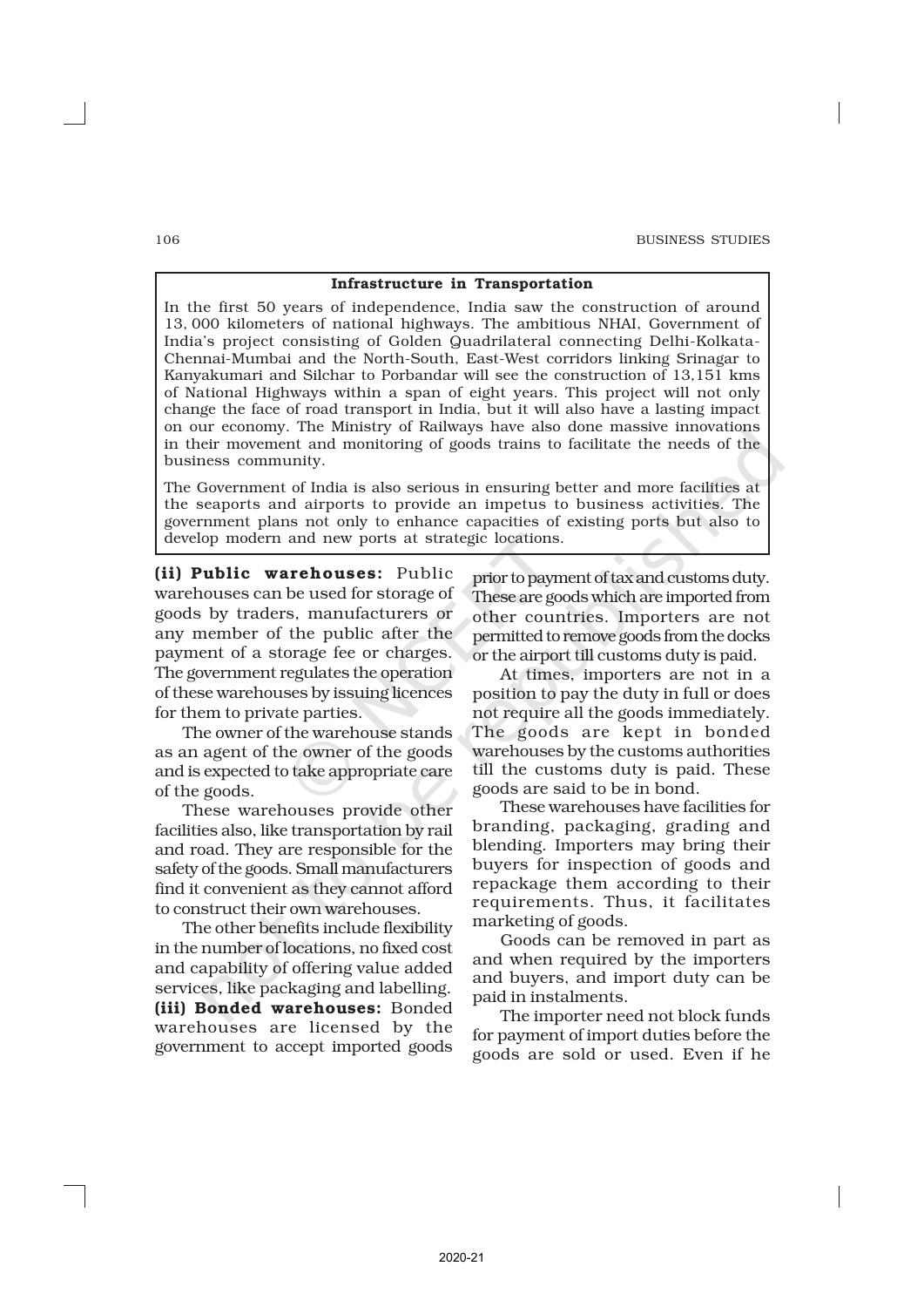wishes to export the goods kept in the bonded warehouse he may do so without payment of customs duty. Thus, bonded warehouses facilitate entrepot trade.

(iv) Government warehouses: These warehouses are fully owned and managed by the government. The government manages them through organisations set up in the public sector. For example, Food Corporation of India, State Trading Corporation, and Central Warehousing Corporation. (v) Cooperative warehouses: Some marketing cooperative societies or agricultural cooperative socities have set up their own warehouses for members of their cooperative society.

#### Functions of Warehousing

The functions of warehousing are discussed as follows:

(a) Consolidation: In this function the warehouse receives and consolidates, materials/goods from different production plants and dispatches the same to a particular customer on a single transportation shipment.



(b) Break the bulk: The warehouse performs the function of dividing the bulk quantity of goods received from the production plants into smaller quantities. These smaller quantities are then transported according to the requirements of



clients to their places of business.

- (c) Stock piling: The next function of warehousing is the seasonal storage of goods to select businesses. Goods or raw materials, which are not required immediately for sale or manufacturing, are stored in warehouses. They are made available to business depending on customers' demand. Agricultural products which are harvested at specific times with subsequent consumption throughout the year also need to be stored and released in lots.
- (d) Value added services: Certain value added services are also provided by the warehouses, such as in transit mixing, packaging and labelling. Goods sometimes need to be opened and repackaged and labelled again at the time of inspection by prospective buyers. Grading according to quantity and dividing goods in smaller lots is another function.
- (e) Price stablisation: By adjusting the supply of goods with the demand situation, warehousing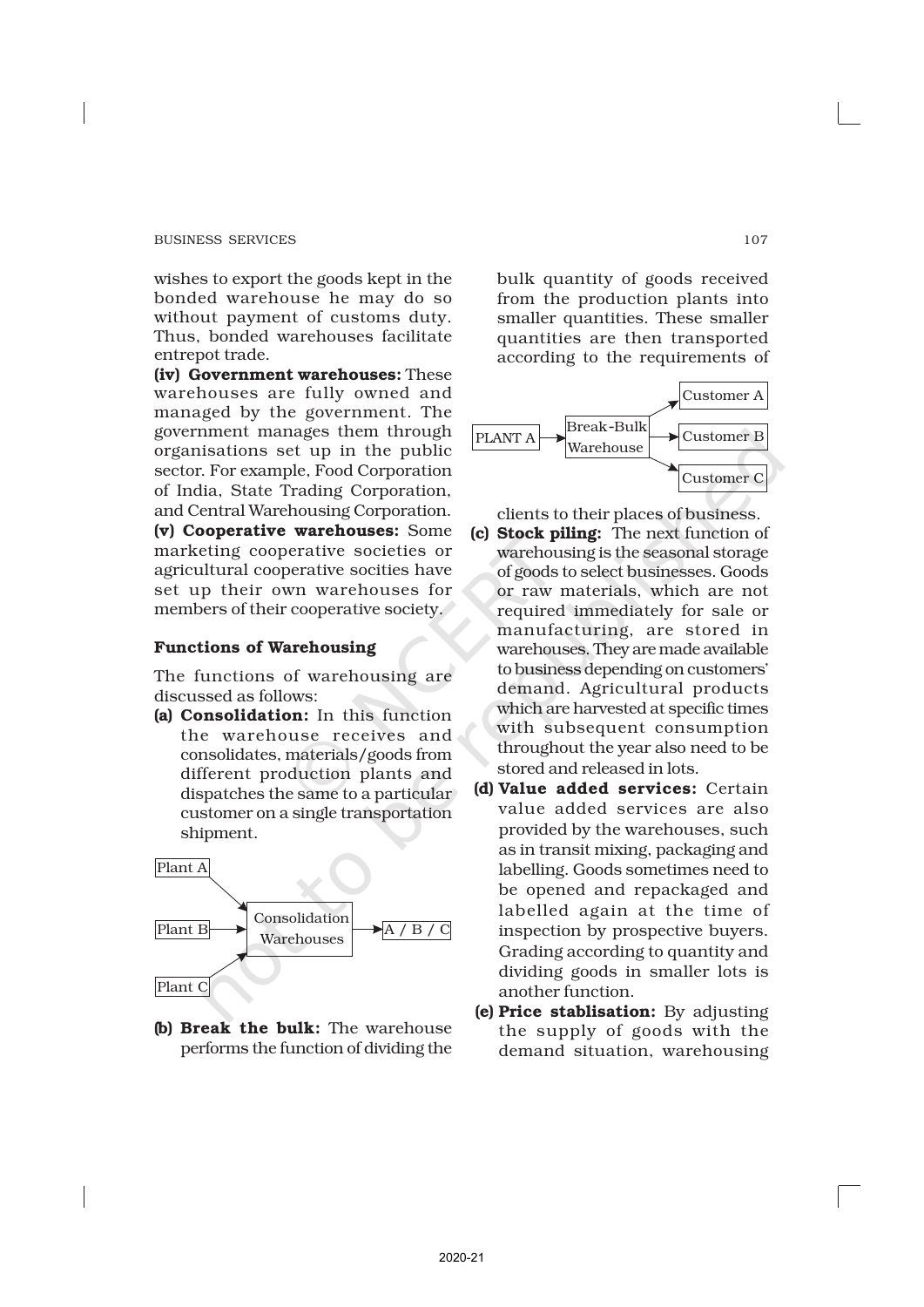performs the function of stabilising prices. Thus, prices are controlled when supply is increasing and demand is slack and vice versa.

(f) Financing: Warehouse owners advance money to the owners on security of goods and further supply goods on credit terms to customers.



### Key Terms

| Business services | Insurance          | Subrogation                | Fire insurance   |
|-------------------|--------------------|----------------------------|------------------|
| Banking           | Insurable interest | Contribution               | Marine insurance |
| e-Banking         | Indemnity          | Mitigation                 | Telecom services |
| Commercial banks  | Proximate cause    | Life insurance Warehousing |                  |

#### **SUMMARY**

Nature of services: Services are those separately identifiable, essentially intangible activities that provide satisfaction of wants, and are not necessarily linked to the sale of a product or another service. There are five basic features of services. These features also distinguish them from goods and are known as the five Is of services i.e., Intangibility, Inconsistency, Inseparability, Inventory (less), Involvement.

Difference between services and goods: While goods are produced, services are performed. A service is an act which cannot be taken home. What we can take home is the effect of the services. And as the services are sold at the consumption point, there are no inventories.

Types of services: Business Services, Social Services, Personal Services.

Business services: In order to be competitive, business enterprises are becoming more and more dependent on specialised business services. Business enterprises look towards banks for availability of funds; insurance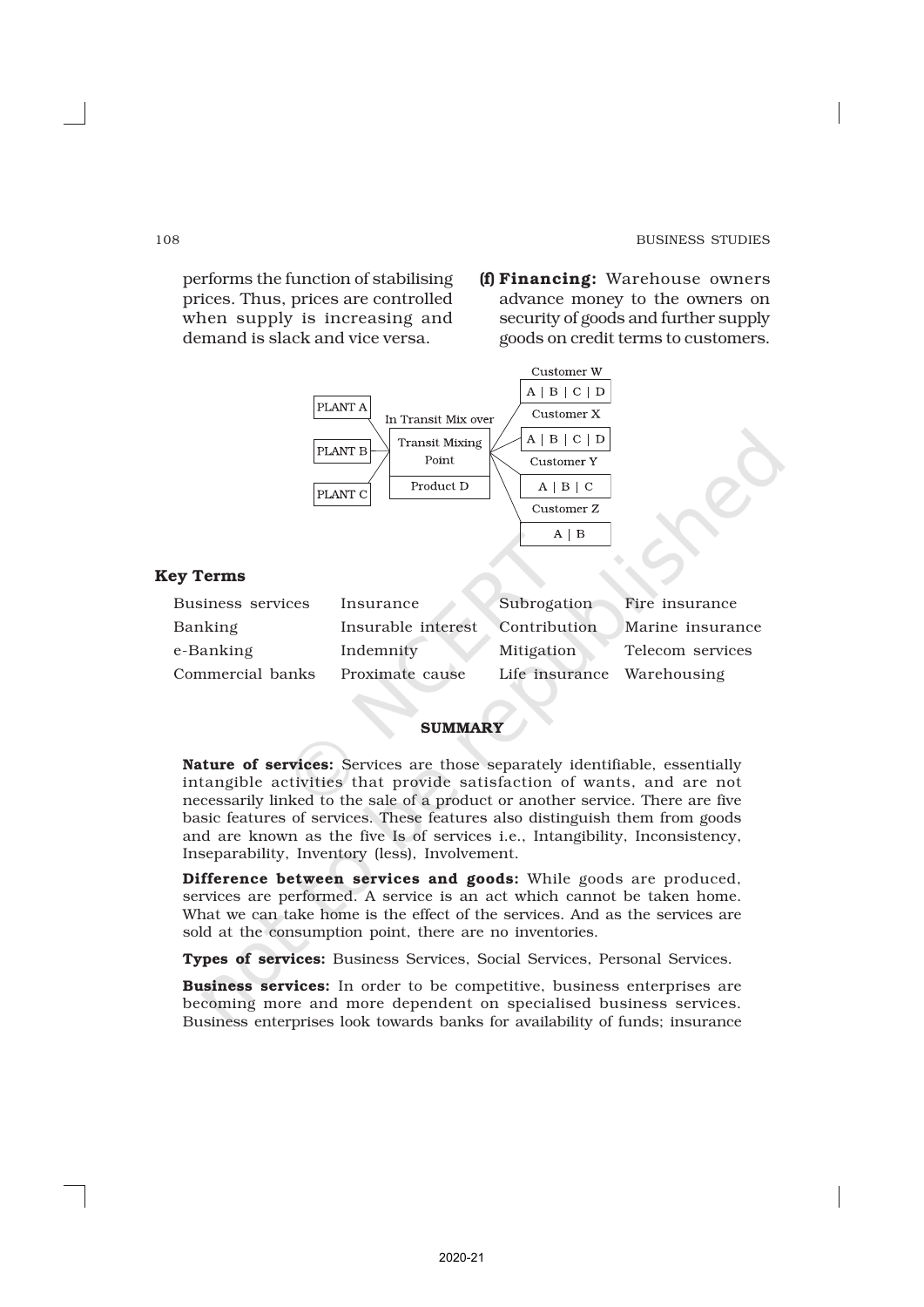companies for getting their plant, machinery, goods, etc., insured; transport companies for transporting raw material and finished goods; and telecom and postal services for being in touch with their vendors, suppliers and customers.

Banking: A banking company in India is one which transacts the business of banking which means accepting, for the purpose of lending and investment of deposits of money from the public, repayable on demand or otherwise and withdrawable by cheques, draft, order or otherwise.

Type of banks: Banks can be classified into the following i.e., commercial banks, cooperative banks, specialised banks, central bank.

Functions of commercial bank: Some of them are the basic or primary functions of a bank while others are agency services or general utility services in nature. Acceptance of deposits, lending of funds, cheque facility, remittance of funds, allied services.

e-Banking: The latest wave in information technology is internet banking. It is a part of virtual banking and another delivery channel for customers. e-banking is electronic banking or banking using the electronic media. Thus, e-banking is a service provided by many banks, that allows a customer to conduct banking transactions, such as managing savings, checking accounts, applying for loans or paying bills over the internet using a personal computer, mobile telephone or handheld computer (personal digital assistant)

Insurance: Insurance is thus a device by which the loss likely to be caused by an uncertain event is spread over a number of persons who are exposed to it and who are prepared to insure themselves against such an event. It is a contract or agreement under which one party agrees in return for a consideration to pay an agreed amount of money to another party to make good a loss, damage or injury to something of value in which the insured has a pecuniary interest as a result of some uncertain event.

Fundamental principle of insurance: The basic principle of insurance is that an individual or a business concern chooses to spend a definitely known sum in place of a possible huge amount involved in an indefinite future loss. Insurance, therefore, is a form of risk management primarily used to safe guard against the risk of potential financial loss.

Functions of insurance: Providing certainty, Protection, Risk sharing, Assist in capital formation.

#### Principles of Insurance

Utmost good faith: A contract of insurance is a contract of uberrimae fidei i.e., a contract found on utmost good faith. Both the insurer and the insured display good faith towards each other in regard to the contract.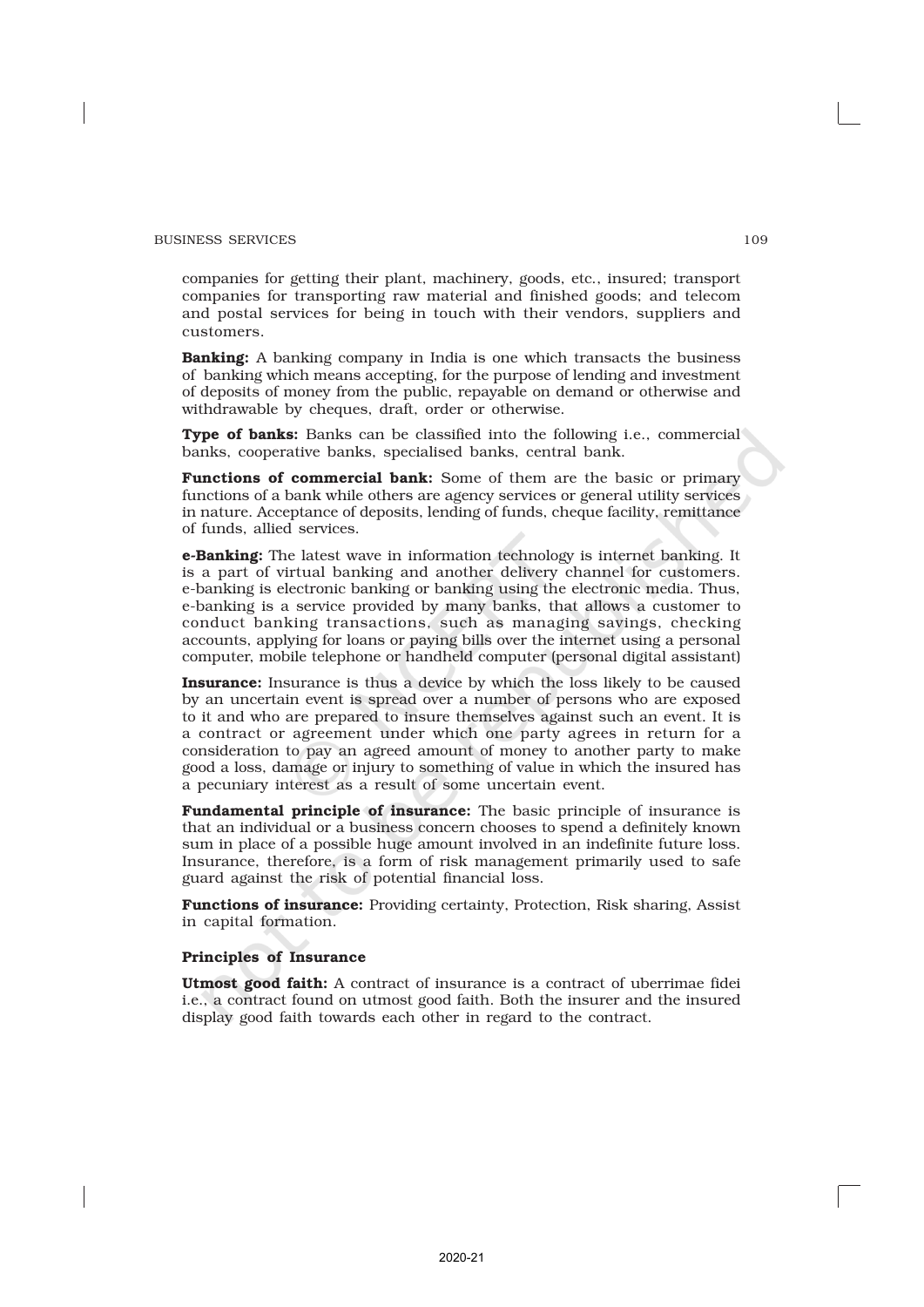Insurable interest: The insured must have an insurable interest in the subject matter of insurance.

Insurable interest means some pecuniary interest in the subject matter of the insurance contract.

Indemnity: According to it, the insurer undertakes to put the insured, in the event of loss, in the same position that he occupied immediately before the happening of the event insured against.

Proximate cause: When the loss is the result of two or more causes, the proximate cause means the direct, the most dominant and most effective cause of which the loss is a natural consequence.

Subrogation: It refers to the right of the insurer to stand in the place of the insured, after settlement of a claim, as far as the right of the insured in respect of recovery from an alternative source is involved.

Contribution: As per this principle it is the right of an insurer who has paid claim under an insurance, to call upon other liable insurers to contribute for the loss payment.

**Mitigation:** This principles states that it is the duty of the insured to take reasonable steps to minimise the loss or damage to the insured property.

#### Types of Insurance

Life insurance: Life insurance may be defined as a contract in which the insurer, in consideration of a certain premium, either in a lump sum or by other periodical payments, agrees to pay to the assured, or to the person for whose benefit the policy is taken, the assured sum of money, on the happening of a specified event contingent on the human life or at the expiry of a certain period.

This insurance provides protection to the family at premature death of an individual or gives adequate amount at an old age when earning capacities are reduced. The insurance is not only a protection but is a sort of investment because a certain sum is returnable to the insured at the time of death or at the expiry of a certain period.

The main elements of a life insurance contract are:

- (i) The life insurance contract must have all the essentials of a valid contract.
- (ii) The contract of life insurance is a contract of utmost good faith.
- (iii) In life insurance, the insured must have insurable interest in the life assured.
- (iv) Life insurance contract is not a contract of indemnity.

Types of life insurance policies: People have different requirements and therefore they would like a policy to fulfill all their needs. The needs of people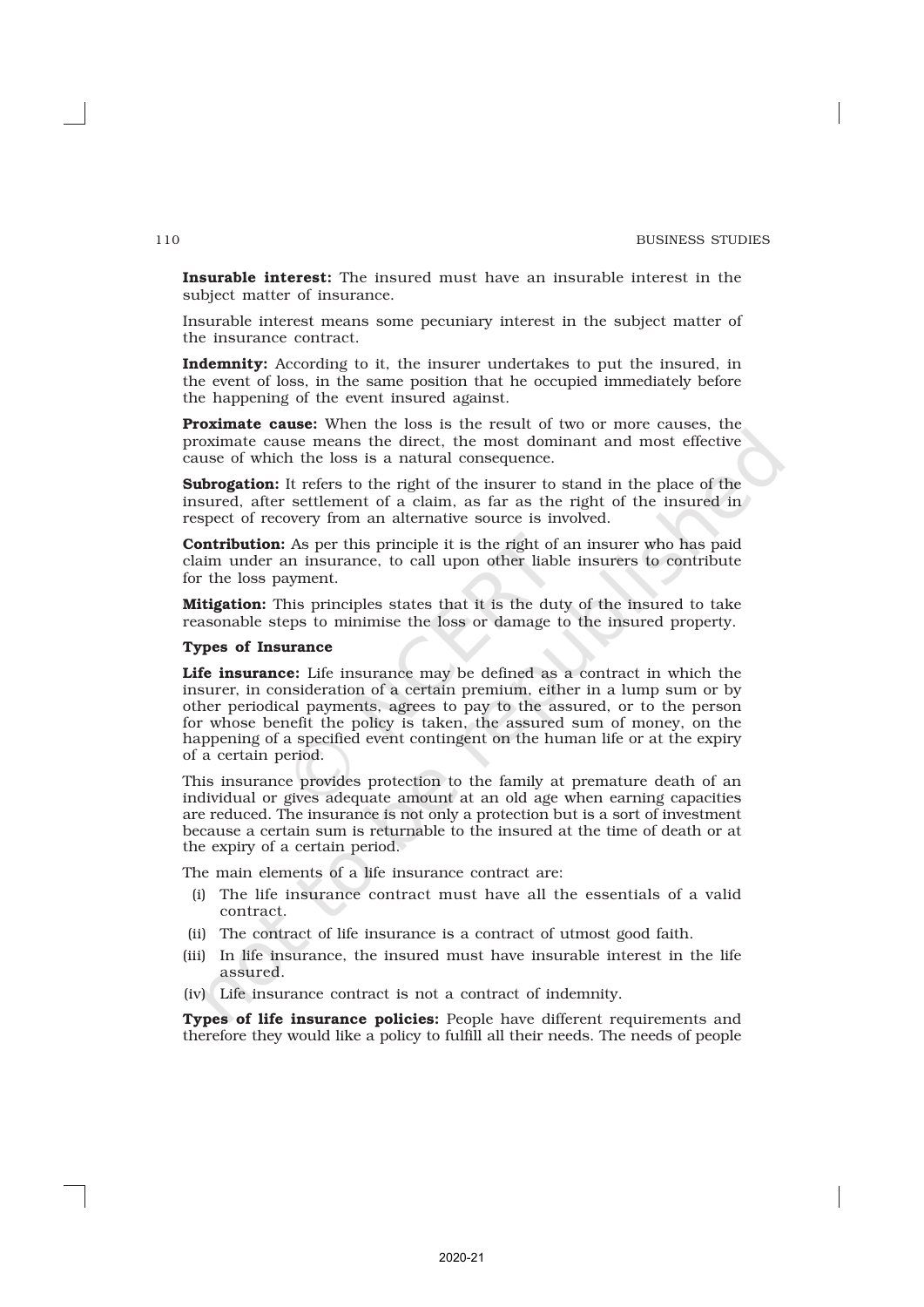for life insurance can be family needs, children's needs, old age and special needs. To meet the needs of people the insurer's have developed different types of products such as Whole Life Assurance, Endowment type plans, combination of Whole Life and Endowment type plans, Children's Assurance plans and Annuity plans.

Fire insurance: Fire insurance is a contract whereby the insurer, in consideration of the premium paid, undertakes to make good any loss or damage caused by a fire during a specified period upto the amount specified in the policy.

The main elements of a fire insurance contract are:

- (i) In fire insurance, the insured must have insurable interest in the subject matter of the insurance.
- (ii) Similar to the life insurance contract, the contract of fire insurance is a contract of utmost good faith i.e., uberrimae fidei.
- (iii) The contract of fire insurance is a contract of strict indemnity.
- (iv) The insurer is liable to compensate only when fire is the proximate cause of damage or loss.

**Marine insurance:** A marine insurance contract is an agreement whereby the insurer undertakes to indemnify the insured in the manner and to the extent thereby agreed against marine losses. Marine insurance provides protection against loss by marine perils or perils of the sea. Marine insurance is slightly different from other types. There are three things involved i.e., ship or hull, cargo or goods and freight.

The main elements of a marine insurance contract are:

- (i) Unlike life insurance, the contract of marine insurance is a contract of indemnity.
- (ii) Similar to life and fire insurance, the contract of marine insurance is a contract of utmost good faith.
- (iii) Insurable interest must exist at the time of loss.
- (iv) The principle of causa proxima will apply to it.

Communication services: Communication services are helpful to business for establishing links with the outside world viz., suppliers, customers, competitors etc. The main services which help business can be classified into postal and telecom.

**Postal services:** Various facilities provided by postal department are broadly categorised into financial facilities, mail facilities.

Telecom services: The various types of telecom services are of the following types: Cellular Mobile Services, Radio Paging Services, Fixed line services, Cable Services, VSAT Services, DTH services.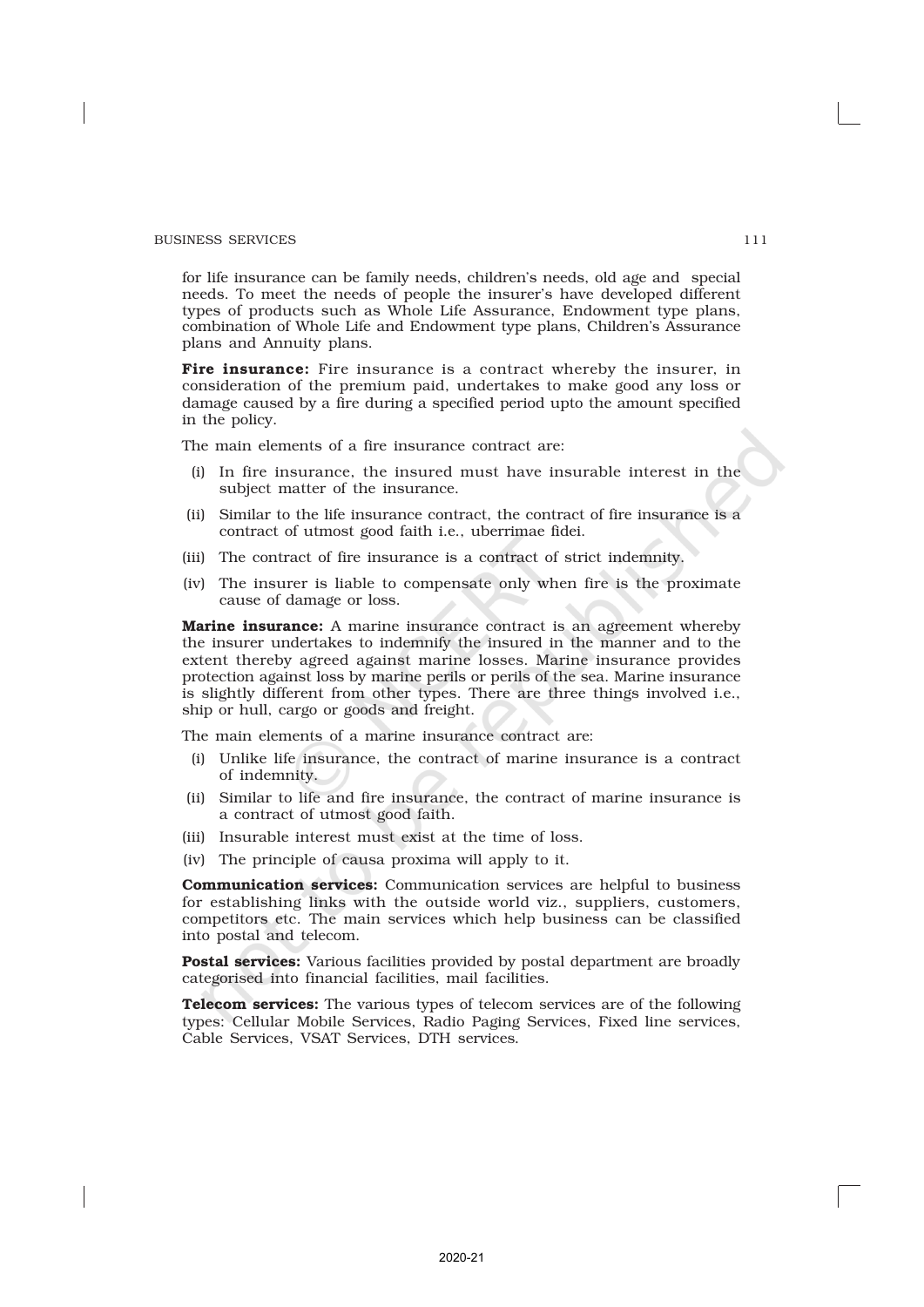**Transportation:** Transportation comprises freight services together with supporting and auxiliary services by all modes of transportation i.e., rail, road, air and sea for the movement of goods and international carriage of passengers.

**Warehousing:** The warehouse was initially viewed as a static unit for keeping and storing goods in a scientific and systematic manner so as to maintain their original quality, value and usefulness.

Today's warehouses have ceased to be mere storage service providers and have really become logistical service providers in a cost efficient manner.

Types of warehouses: private warehouses, public warehouses,bonded warehouses, government warehouses, cooperative warehouses.

Functions of warehousing: The functions of warehousing are normally discussed as follows : consolidation, break the bulk, stock piling, value added services, price stablisation, financing.

#### **EXERCISES**

#### Short Answer Questions

- 1. Define services and goods.
- 2. What is e-banking. What are the advantages of e-banking?
- 3. Write a note on various telecom services available for enhancing business.
- 4. Explain briefly the principles of insurance with suitable examples.
- 5. Explain warehousing and its functions.

#### Long Answer Questions

- 1. What are services? Explain their distinct characteristics.
- 2. Explain the functions of commercial banks with an example of each.
- 3. Write a detailed note on various facilities offered by Indian Postal Department.
- 4. Describe various types of insurance and examine the nature of risks protected by each type of insurance.
- 5. Explain in detail the warehousing services.

#### Projects/Assignments

- 1. Identify a list of various services you use on a regular basis and identify their distinct characteristics.
- 2. Do a project on banking services. Approach a nearby bank and collect information about various services offered by them and also collect leaflets about salient features of different schemes. Compile and suggest what extra services you may like to propose.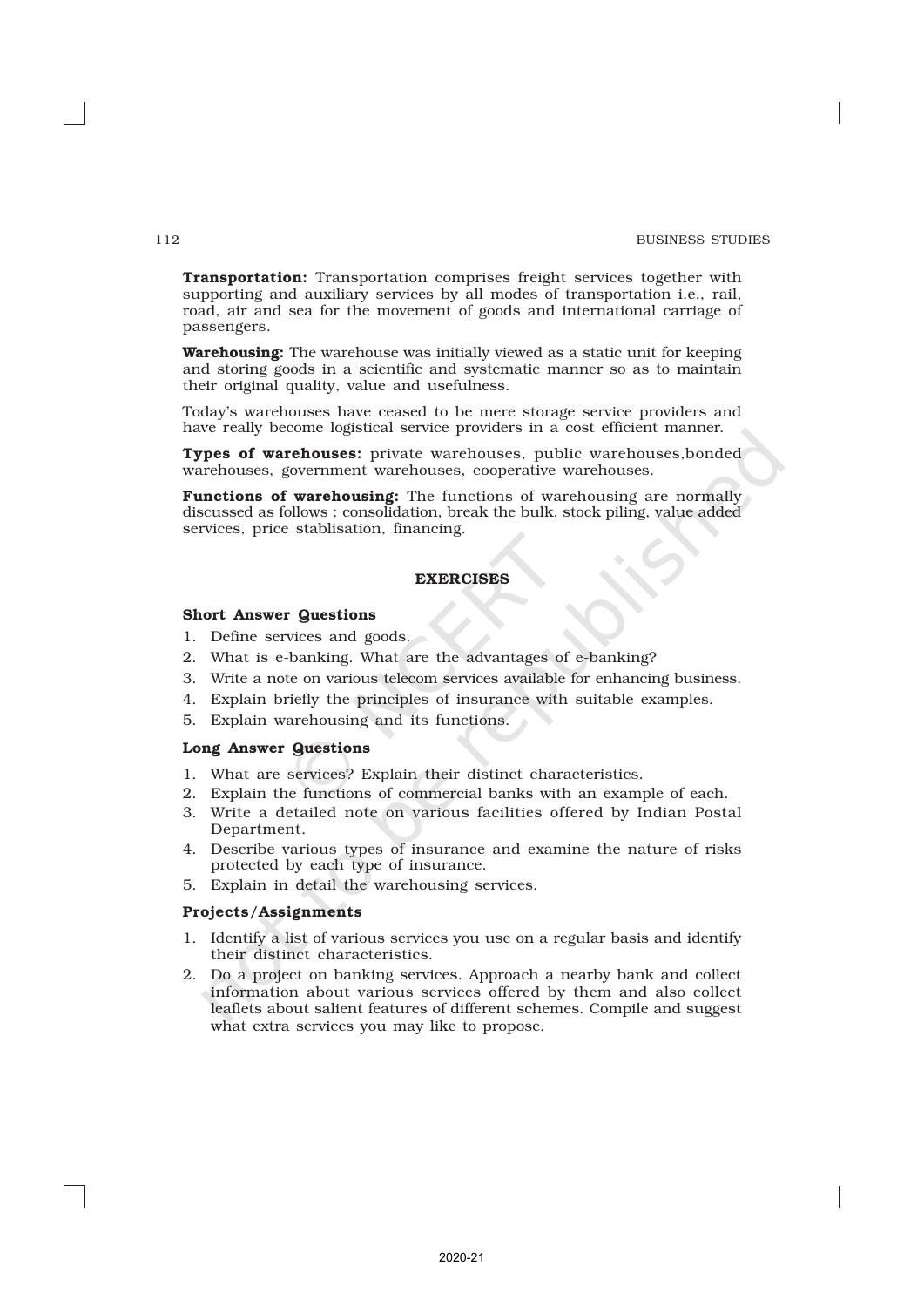3. Visit a nearby bank branch in your locality and collect information about various types of account available for customers to open as per their requirement.

In the second part of the activity match the information given in column A with the information given in Column B.

| <b>Column A</b><br>S. No. |                                 | <b>Column B</b>                                                                                                                                                                                                                                                                                                                                                                                                                                                                                                                                                                                    |  |
|---------------------------|---------------------------------|----------------------------------------------------------------------------------------------------------------------------------------------------------------------------------------------------------------------------------------------------------------------------------------------------------------------------------------------------------------------------------------------------------------------------------------------------------------------------------------------------------------------------------------------------------------------------------------------------|--|
| 1.                        | Multiple Option<br>Deposit      | It is a temporary pass through account held by a third<br>party during the process of a transaction between two<br>parties unless the transaction is completed.                                                                                                                                                                                                                                                                                                                                                                                                                                    |  |
| 2.                        | Savings Account                 | A kind of deposit scheme introduced by different banks,<br>where the excess amount in the savings bank account<br>is transferred to fixed deposit account and the account<br>holder earns more rate of interest. If the bank receives<br>a cheque for this account and the balance is not<br>sufficient, the amount will be transferred from fixed<br>deposit account to savings bank account to clear the<br>cheque. In short, it gives the account holder the interest<br>of a term deposit with the flexibility of partial withdrawal,<br>whereas, the remaining cash will get better interest. |  |
| 3.                        | Current Account                 | It is also called cumulative deposit scheme. Any<br>resident, individual, association, club, institution/<br>agency is eligible to open this account in single/joint<br>names. The account can be opened for any period<br>ranging from 6 months to 120 months, in multiple of 1<br>month for monthly installment. The amount selected<br>for installment at the start of the scheme is payable<br>every month and the number of installments once fixed,<br>cannot be changed. The rate of interest is compounded<br>quarterly and the final amount is paid on maturity.                          |  |
| 4.                        | <b>Fixed Deposit</b><br>Account | Any resident, individual, association, club, etc., is<br>eligible for this account. It is a kind of modest credit<br>option available to the depositor. Two free cheque<br>books will be issued each year. Internet banking<br>facility will be provided without any charge. Balance<br>enquiry, NEFT, bill payment, mobile recharge, etc.,                                                                                                                                                                                                                                                        |  |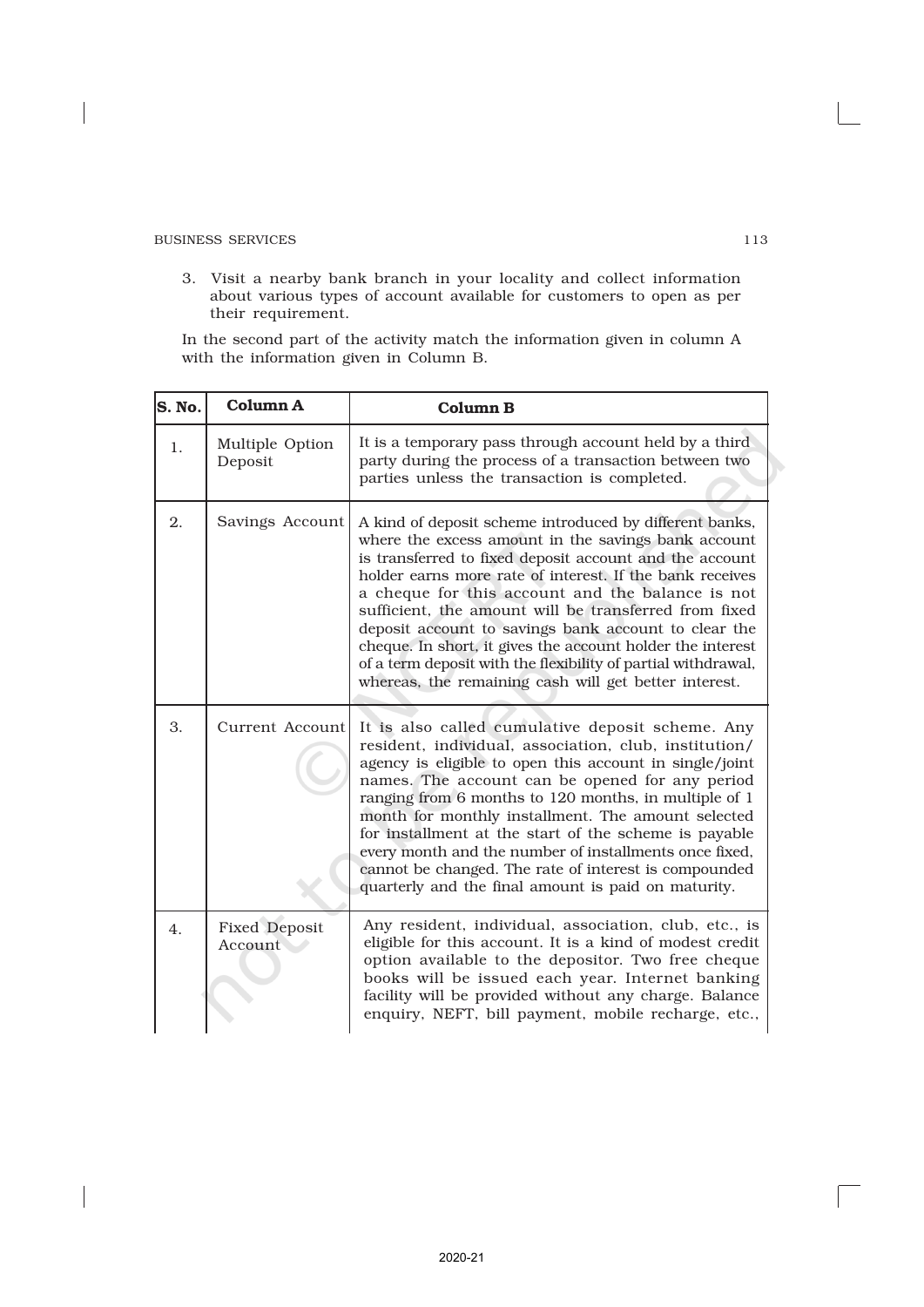$\overline{\phantom{a}}$ 

|    |                | are provided through mobile phones. Students can<br>open this account with zero balance by providing<br>the required documents.                                                                                                                                                                                                                                                                                                                                                                                                                                                                                                                                                                                                                                                                                                                                                                                                              |
|----|----------------|----------------------------------------------------------------------------------------------------------------------------------------------------------------------------------------------------------------------------------------------------------------------------------------------------------------------------------------------------------------------------------------------------------------------------------------------------------------------------------------------------------------------------------------------------------------------------------------------------------------------------------------------------------------------------------------------------------------------------------------------------------------------------------------------------------------------------------------------------------------------------------------------------------------------------------------------|
| 5. | Demat Account  | This account can be opened by any resident,<br>individual, association, limited company, religious<br>institution, educational institution, charitable<br>institution, club, etc. Payments can be done unlimited<br>number of times. Funds can be remitted from any part<br>of the country to the corresponding account. Overdraft<br>facility and Internet banking facility are available.                                                                                                                                                                                                                                                                                                                                                                                                                                                                                                                                                  |
| 6. | Escrow Account | It is classified as short deposit receipt and fixed<br>deposit receipt<br>Short Deposit Receipt<br>a.<br>(i) Banks accept deposits from customers<br>varying from 7 days to a maximum<br>of 10 years.<br>(ii) The period for 'short deposits' can vary from<br>7 days to 179 days.<br>(iii) The minimum amount that can be<br>deposited under this scheme is Rs. 5<br>lakh for a period of 7-14 days.<br>b. Fixed Deposit Receipt<br>(i) Any resident, individual, association,<br>minor, society, club, etc., is eligible<br>for this account.<br>(ii) The minimum FDR in metro and Urban<br>branches is Rs. 10,000 and in rural<br>and semi-urban and for senior citizens<br>is Rs. 5000.<br>(iii) Interest rate differs from bank to bank<br>depending upon the tenure of the<br>deposits and as bank changes the rate.<br>(iv) Additional interest of 0.50% is offered to<br>senior citizens on deposits placed for a<br>year and above. |